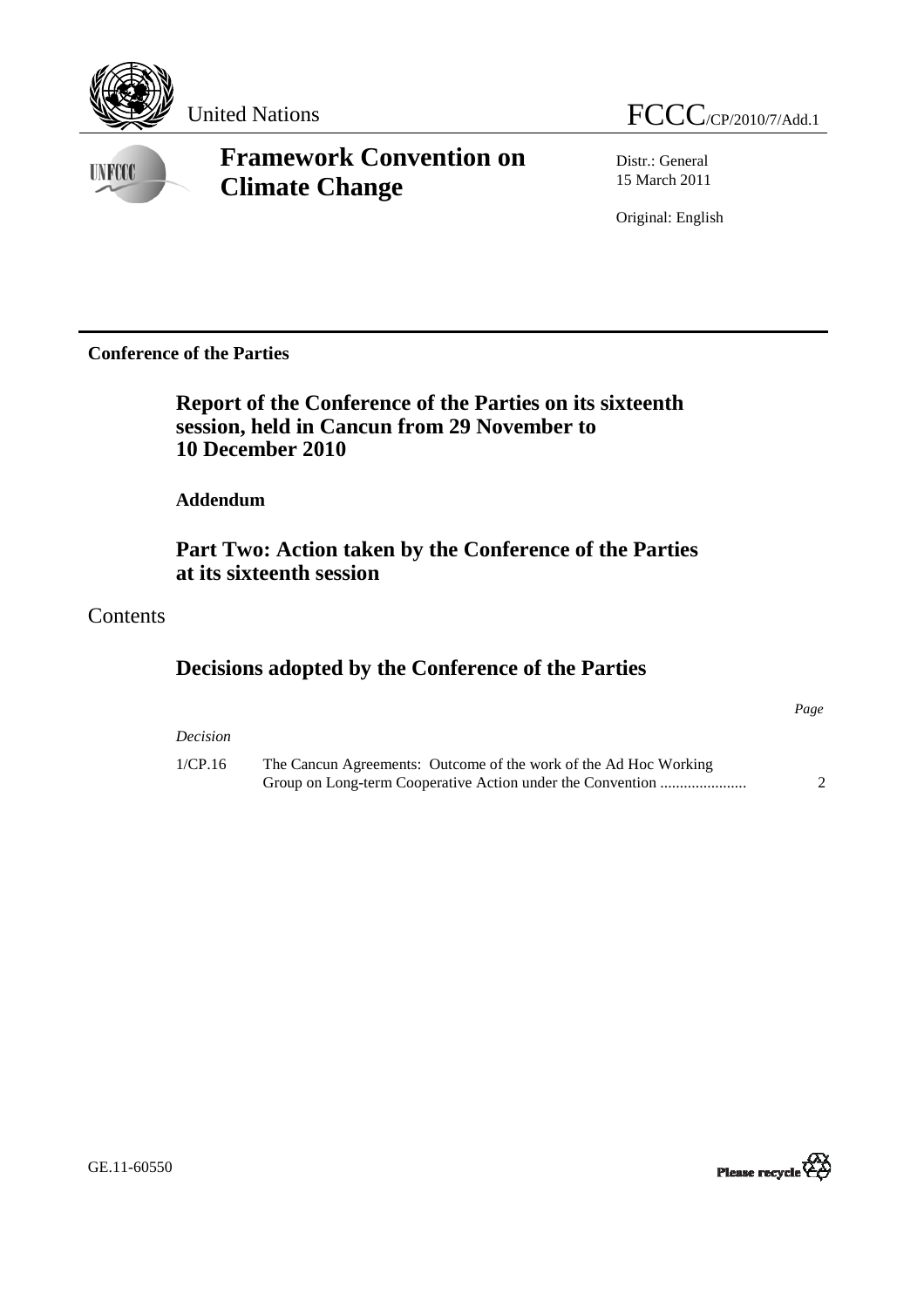## **Decision 1/CP.16**

# **The Cancun Agreements: Outcome of the work of the Ad Hoc Working Group on Long-term Cooperative Action under the Convention**

#### *The Conference of the Parties,*

*Recalling* its decision 1/CP.13 (the Bali Action Plan) and decision 1/CP.15,

*Seeking* to secure progress in a balanced manner, with the understanding that, through this decision, not all aspects of the work of the Ad Hoc Working Group on Longterm Cooperative Action under the Convention are concluded, and that nothing in this decision shall prejudge prospects for, or the content of, a legally binding outcome in the future,

*Reaffirming* the commitment to enable the full, effective and sustained implementation of the Convention through long-term cooperative action, now, up to and beyond 2012, in order to achieve the ultimate objective of the Convention,

*Recalling* the principles, provisions and commitments set forth in the Convention, in particular its Articles 3 and 4,

*Recognizing* that climate change represents an urgent and potentially irreversible threat to human societies and the planet, and thus requires to be urgently addressed by all Parties,

*Affirming* the legitimate needs of developing country Parties for the achievement of sustained economic growth and the eradication of poverty, so as to be able to deal with climate change,

*Noting* resolution 10/4 of the United Nations Human Rights Council on human rights and climate change, which recognizes that the adverse effects of climate change have a range of direct and indirect implications for the effective enjoyment of human rights and that the effects of climate change will be felt most acutely by those segments of the population that are already vulnerable owing to geography, gender, age, indigenous or minority status, or disability,

# **I. A shared vision for long-term cooperative action**

1. *Affirms* that climate change is one of the greatest challenges of our time and that all Parties share a vision for long-term cooperative action in order to achieve the objective of the Convention under its Article 2, including through the achievement of a global goal, on the basis of equity and in accordance with common but differentiated responsibilities and respective capabilities; this vision is to guide the policies and actions of all Parties, while taking into full consideration the different circumstances of Parties in accordance with the principles and provisions of the Convention; the vision addresses mitigation, adaptation, finance, technology development and transfer, and capacity-building in a balanced, integrated and comprehensive manner to enhance and achieve the full, effective and sustained implementation of the Convention, now, up to and beyond 2012;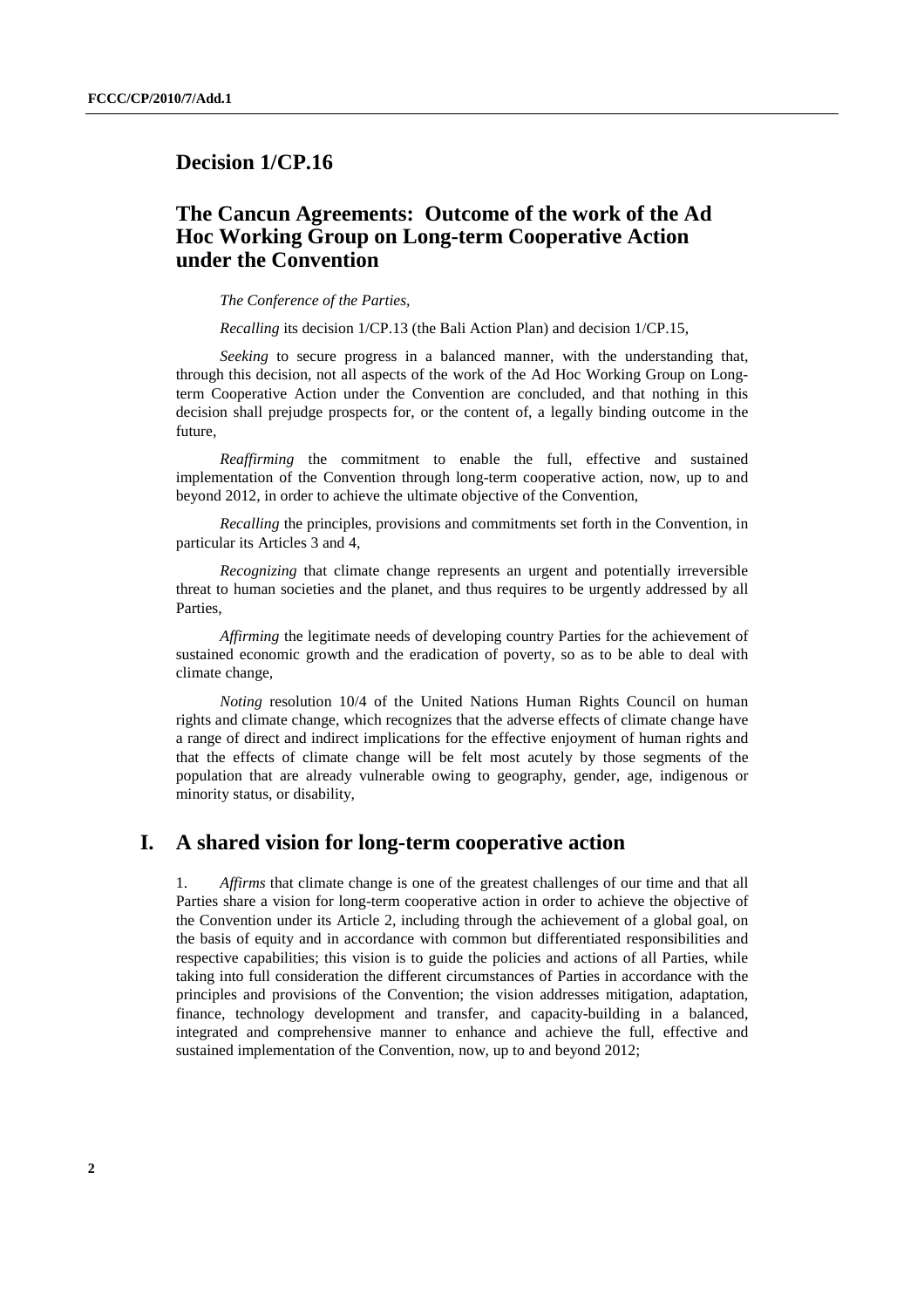2. *Further affirms* that:

Scaled-up overall mitigation efforts that allow for the achievement of desired stabilization levels are necessary, with developed country Parties showing leadership by undertaking ambitious emission reductions and providing technology, capacity-building and financial resources to developing country Parties, in accordance with the relevant provisions of the Convention;

 (b) Adaptation must be addressed with the same priority as mitigation and requires appropriate institutional arrangements to enhance adaptation action and support;

 (c) All Parties should cooperate, consistent with the principles of the Convention, through effective mechanisms, enhanced means and appropriate enabling environments, and enhance technology development and the transfer of technologies to developing country Parties to enable action on mitigation and adaptation;

 (d) Mobilization and provision of scaled-up, new, additional, adequate and predictable financial resources is necessary to address the adaptation and mitigation needs of developing countries;

 (e) Capacity-building is essential to enable developing country Parties to participate fully in, and to implement effectively, their commitments under the Convention; and that the goal is to enhance the capacity of developing country Parties in all areas;

3. *Recognizes* that warming of the climate system is unequivocal and that most of the observed increase in global average temperatures since the mid-twentieth century is very likely due to the observed increase in anthropogenic greenhouse gas concentrations, as assessed by the Intergovernmental Panel on Climate Change in its Fourth Assessment Report;

4. *Further recognizes* that deep cuts in global greenhouse gas emissions are required according to science, and as documented in the Fourth Assessment Report of the Intergovernmental Panel on Climate Change, with a view to reducing global greenhouse gas emissions so as to hold the increase in global average temperature below 2 °C above preindustrial levels, and that Parties should take urgent action to meet this long-term goal, consistent with science and on the basis of equity; *also recognizes* the need to consider, in the context of the first review, as referred to in paragraph 138 below, strengthening the long-term global goal on the basis of the best available scientific knowledge, including in relation to a global average temperature rise of 1.5  $\textdegree$ C;

5. *Agrees*, in the context of the long-term goal and the ultimate objective of the Convention and the Bali Action Plan, to work towards identifying a global goal for substantially reducing global emissions by 2050, and to consider it at the seventeenth session of the Conference of the Parties;

6. *Also agrees* that Parties should cooperate in achieving the peaking of global and national greenhouse gas emissions as soon as possible, recognizing that the time frame for peaking will be longer in developing countries, and bearing in mind that social and economic development and poverty eradication are the first and overriding priorities of developing countries and that a low-carbon development strategy is indispensable to sustainable development; in this context, *further agrees* to work towards identifying a time frame for global peaking of greenhouse gas emissions based on the best available scientific knowledge and equitable access to sustainable development, and to consider it at the seventeenth session of the Conference of the Parties;

7. *Recognizes* the need to engage a broad range of stakeholders at the global, regional, national and local levels, be they government, including subnational and local government, private business or civil society, including youth and persons with disability, and that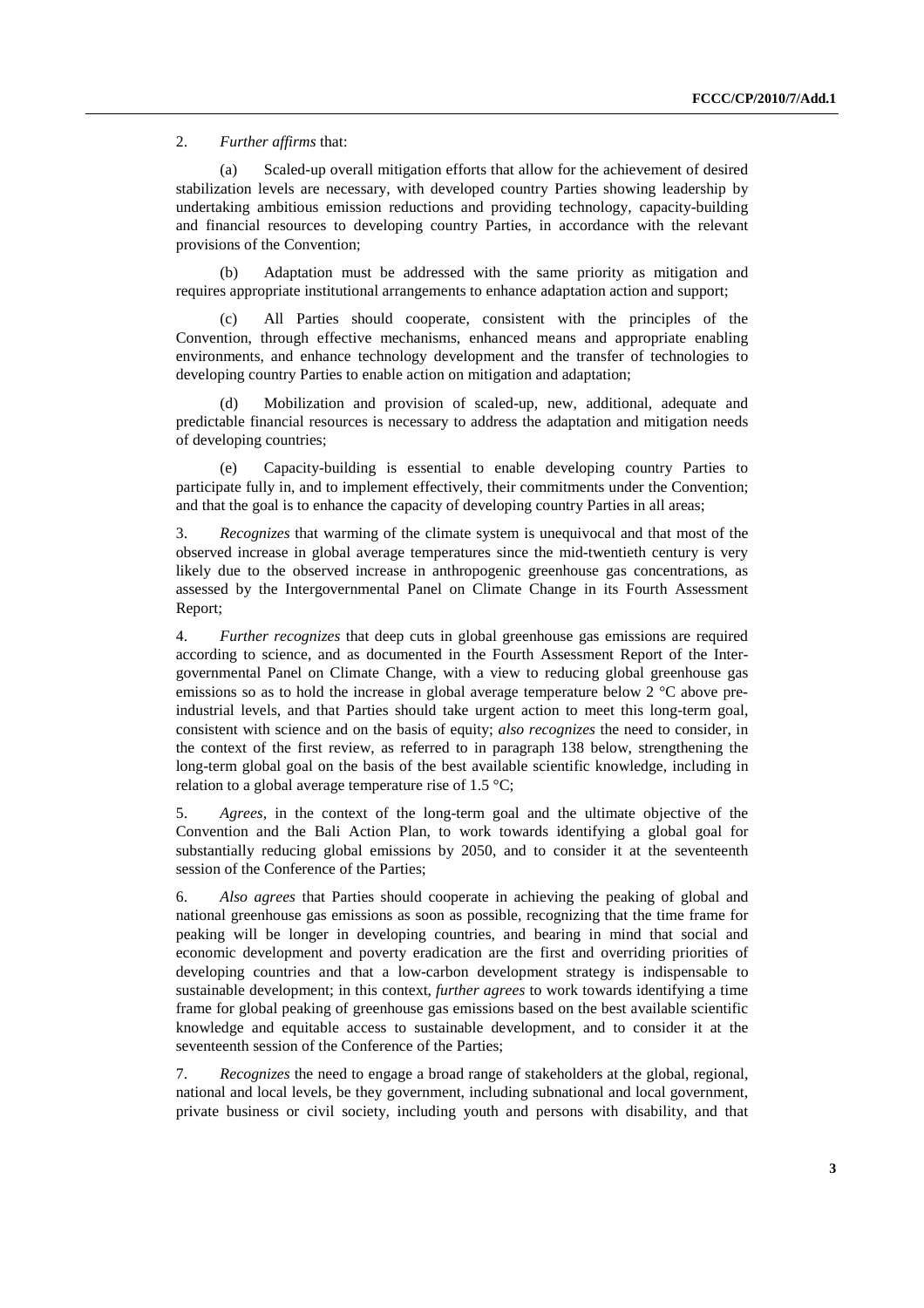gender equality and the effective participation of women and indigenous peoples are important for effective action on all aspects of climate change;

8. *Emphasizes* that Parties should, in all climate change related actions, fully respect human rights;

9. *Confirms* that Parties, especially developing country Parties that would have to bear a disproportionate or abnormal burden under the long-term cooperative action under the Convention, should be given full consideration;

10. *Realizes* that addressing climate change requires a paradigm shift towards building a low-carbon society that offers substantial opportunities and ensures continued high growth and sustainable development, based on innovative technologies and more sustainable production and consumption and lifestyles, while ensuring a just transition of the workforce that creates decent work and quality jobs;

### **II. Enhanced action on adaptation**

11. *Agrees* that adaptation is a challenge faced by all Parties, and that enhanced action and international cooperation on adaptation is urgently required to enable and support the implementation of adaptation actions aimed at reducing vulnerability and building resilience in developing country Parties, taking into account the urgent and immediate needs of those developing countries that are particularly vulnerable;

12. *Affirms* that enhanced action on adaptation should be undertaken in accordance with the Convention, should follow a country-driven, gender-sensitive, participatory and fully transparent approach, taking into consideration vulnerable groups, communities and ecosystems, and should be based on and guided by the best available science and, as appropriate, traditional and indigenous knowledge, with a view to integrating adaptation into relevant social, economic and environmental policies and actions, where appropriate;

13. *Decides* to hereby establish the Cancun Adaptation Framework encompassing the provisions laid out below, with the objective of enhancing action on adaptation, including through international cooperation and coherent consideration of matters relating to adaptation under the Convention;

14. *Invites* all Parties to enhance action on adaptation under the Cancun Adaptation Framework, taking into account their common but differentiated responsibilities and respective capabilities, and specific national and regional development priorities, objectives and circumstances, by undertaking, inter alia, the following:

 (a) Planning, prioritizing and implementing adaptation actions, including projects and programmes,<sup>1</sup> and actions identified in national and subnational adaptation plans and strategies, national adaptation programmes of action of the least developed countries, national communications, technology needs assessments and other relevant national planning documents;

 (b) Impact, vulnerability and adaptation assessments, including assessments of financial needs as well as economic, social and environmental evaluation of adaptation options;

 (c) Strengthening institutional capacities and enabling environments for adaptation, including for climate-resilient development and vulnerability reduction;

<sup>&</sup>lt;u>1</u>  $1$  Including in the areas of water resources; health; agriculture and food security; infrastructure; socioeconomic activities; terrestrial, freshwater and marine ecosystems; and coastal zones.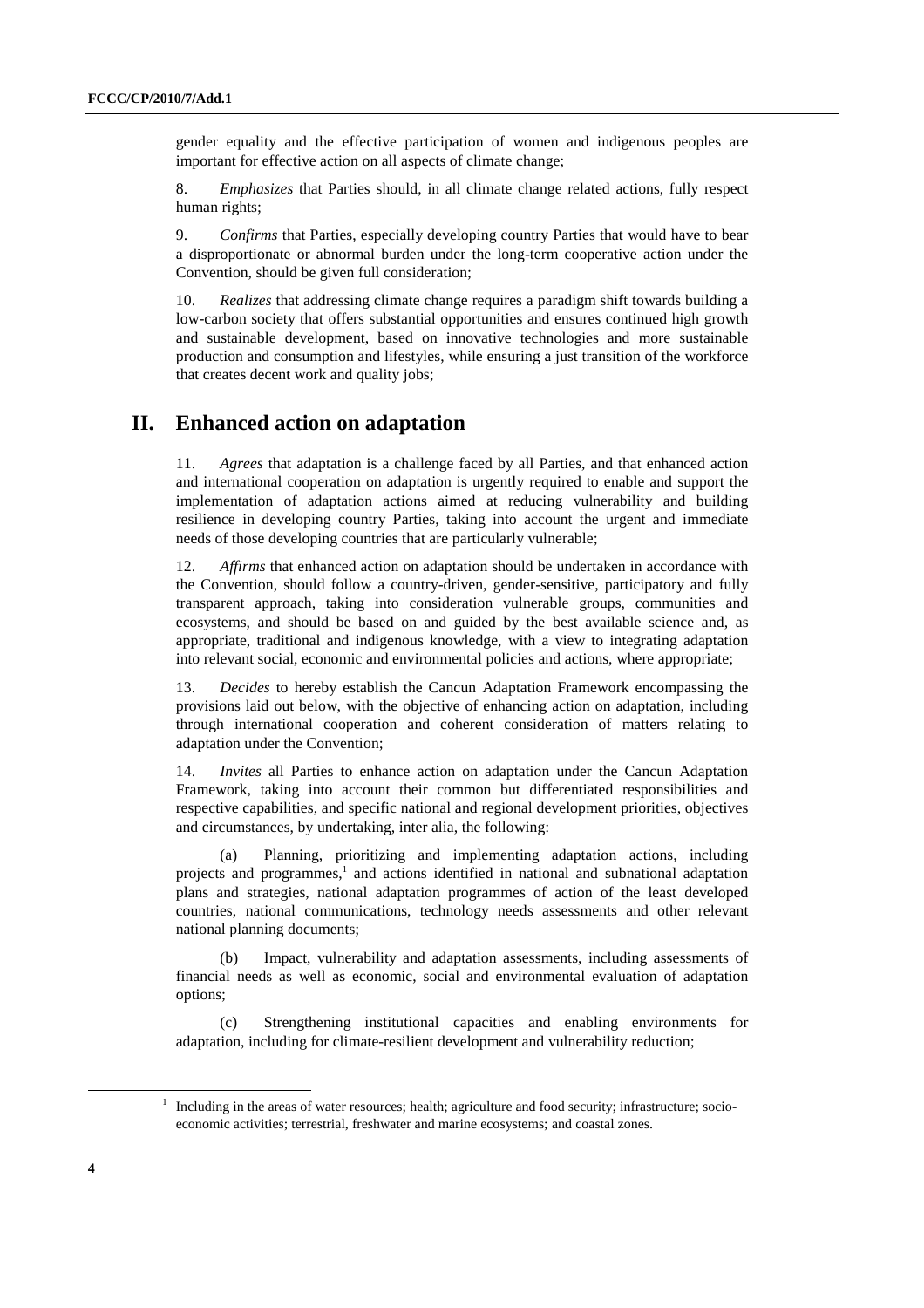(d) Building resilience of socio-economic and ecological systems, including through economic diversification and sustainable management of natural resources;

 (e) Enhancing climate change related disaster risk reduction strategies, taking into consideration the Hyogo Framework for Action,<sup>2</sup> where appropriate, early warning systems, risk assessment and management, and sharing and transfer mechanisms such as insurance, at the local, national, subregional and regional levels, as appropriate;

Measures to enhance understanding, coordination and cooperation with regard to climate change induced displacement, migration and planned relocation, where appropriate, at the national, regional and international levels;

 (g) Research, development, demonstration, diffusion, deployment and transfer of technologies, practices and processes, and capacity-building for adaptation, with a view to promoting access to technologies, in particular in developing country Parties;

 (h) Strengthening data, information and knowledge systems, education and public awareness;

 (i) Improving climate-related research and systematic observation for climate data collection, archiving, analysis and modelling in order to provide decision makers at the national and regional levels with improved climate-related data and information;

15. *Decides* to hereby establish a process to enable least developed country Parties to formulate and implement national adaptation plans, building upon their experience in preparing and implementing national adaptation programmes of action, as a means of identifying medium- and long-term adaptation needs and developing and implementing strategies and programmes to address those needs;

16. *Invites* other developing country Parties to employ the modalities formulated to support the above-mentioned national adaptation plans in the elaboration of their planning effort referred to in paragraph 14 (a) above;

17. *Requests* the Subsidiary Body for Implementation to elaborate modalities and guidelines for the provisions of paragraphs 15 and 16 above, for adoption by the Conference of the Parties at its seventeenth session;

18. *Requests* developed country Parties to provide developing country Parties, taking into account the needs of those that are particularly vulnerable, with long-term, scaled-up, predictable, new and additional finance, technology and capacity-building, consistent with relevant provisions, to implement urgent, short-, medium- and long-term adaptation actions, plans, programmes and projects at the local, national, subregional and regional levels, in and across different economic and social sectors and ecosystems, as well as to undertake the activities referred to in paragraphs 14–16 above and paragraphs 30, 32 and 33 below;

19. *Acknowledges* the need to strengthen, enhance and better utilize existing institutional arrangements and expertise under the Convention;

20. *Decides* to hereby establish an Adaptation Committee to promote the implementation of enhanced action on adaptation in a coherent manner under the Convention, inter alia, through the following functions:

 (a) Providing technical support and guidance to the Parties, respecting the country-driven approach, with a view to facilitating the implementation of adaptation activities, including those listed in paragraphs 14 and 15 above, where appropriate;

 (b) Strengthening, consolidating and enhancing the sharing of relevant information, knowledge, experience and good practices, at the local, national, regional and

 <sup>2</sup>  $^{2}$  <http://www.unisdr.org/eng/hfa/hfa.htm>.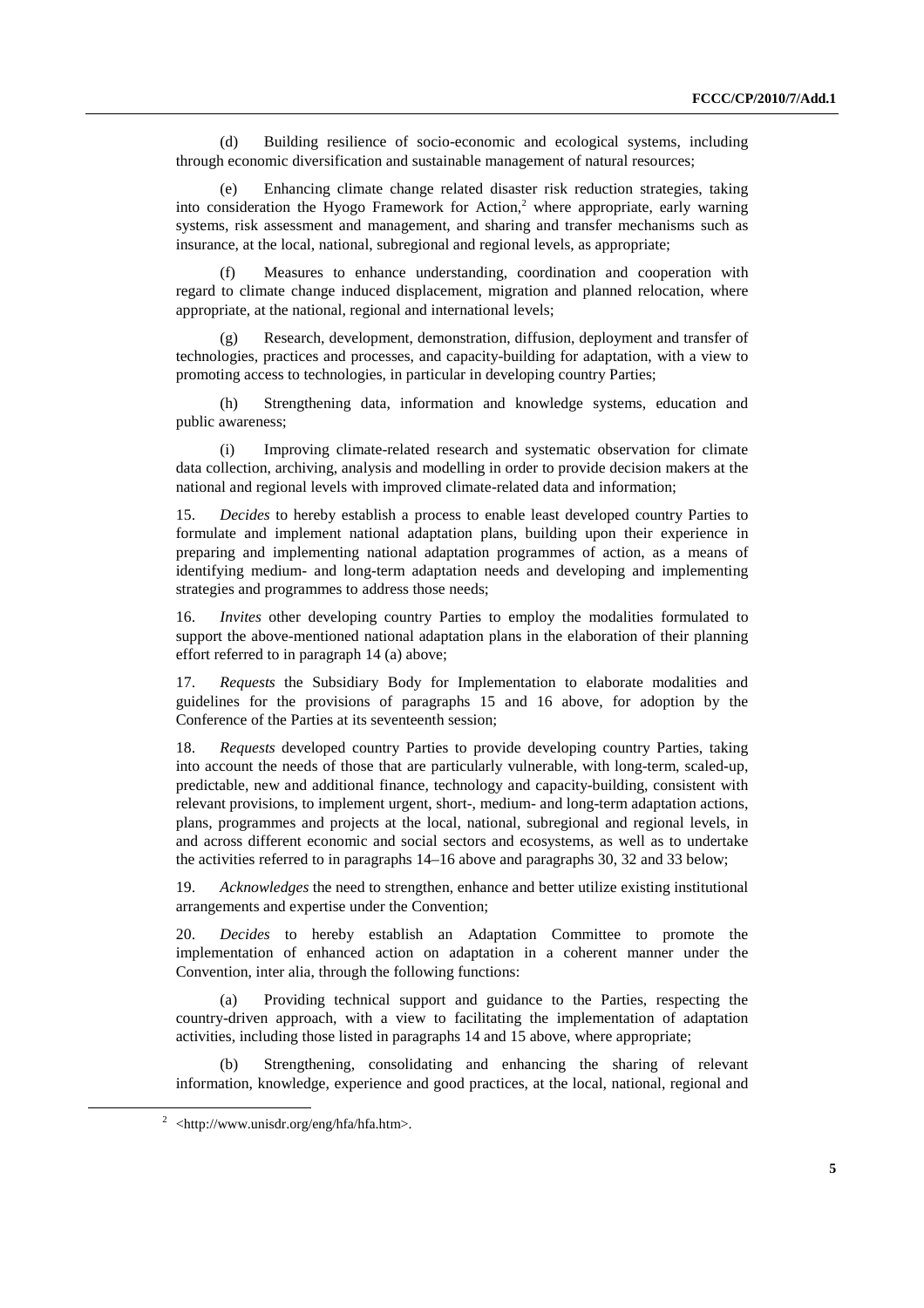international levels, taking into account, as appropriate, traditional knowledge and practices;

 (c) Promoting synergy and strengthening engagement with national, regional and international organizations, centres and networks, in order to enhance the implementation of adaptation actions, in particular in developing country Parties;

 (d) Providing information and recommendations, drawing on adaptation good practices, for consideration by the Conference of the Parties when providing guidance on means to incentivize the implementation of adaptation actions, including finance, technology and capacity-building and other ways to enable climate-resilient development and reduce vulnerability, including to the operating entities of the financial mechanism of the Convention, as appropriate;

 (e) Considering information communicated by Parties on their monitoring and review of adaptation actions, support provided and received, possible needs and gaps and other relevant information, including information communicated under the Convention, with a view to recommending what further actions may be required, as appropriate;

21. *Invites* Parties to submit to the secretariat, by 21 February 2011, views on the composition of, and modalities and procedures for, the Adaptation Committee, including on proposed linkages with other relevant institutional arrangements;

22. *Requests* the secretariat to compile these submissions into a miscellaneous document, to be made available by the fourteenth session of the Ad Hoc Working Group on Long-term Cooperative Action under the Convention, and to prepare a synthesis report based on those submissions by the fourteenth session of the Ad Hoc Working Group on Long-term Cooperative Action under the Convention;

23. *Requests* the Ad Hoc Working Group on Long-term Cooperative Action under the Convention, taking into account the above-mentioned submissions and synthesis report, to elaborate the composition of, and modalities and procedures for, the Adaptation Committee, for adoption by the Conference of the Parties at its seventeenth session;

24. *Also requests* the Ad Hoc Working Group on Long-term Cooperative Action under the Convention, in elaborating the above-mentioned modalities and procedures, to define, as appropriate, linkages with other relevant institutional arrangements under and outside the Convention, including at the national and regional levels;

25. *Recognizes* the need to strengthen international cooperation and expertise in order to understand and reduce loss and damage associated with the adverse effects of climate change, including impacts related to extreme weather events and slow onset events:<sup>3</sup>

26. *Decides* to hereby establish a work programme in order to consider, including through workshops and expert meetings, as appropriate, approaches to address loss and damage associated with climate change impacts in developing countries that are particularly vulnerable to the adverse effects of climate change;

27. *Requests* the Subsidiary Body for Implementation to agree on activities to be undertaken under the above-mentioned work programme;

28. *Invites* Parties and relevant organizations to submit to the secretariat, by 21 February 2011, views and information on what elements should be included in the work programme, including the following:

 <sup>3</sup> <sup>3</sup> Including sea level rise, increasing temperatures, ocean acidification, glacial retreat and related impacts, salinization, land and forest degradation, loss of biodiversity and desertification.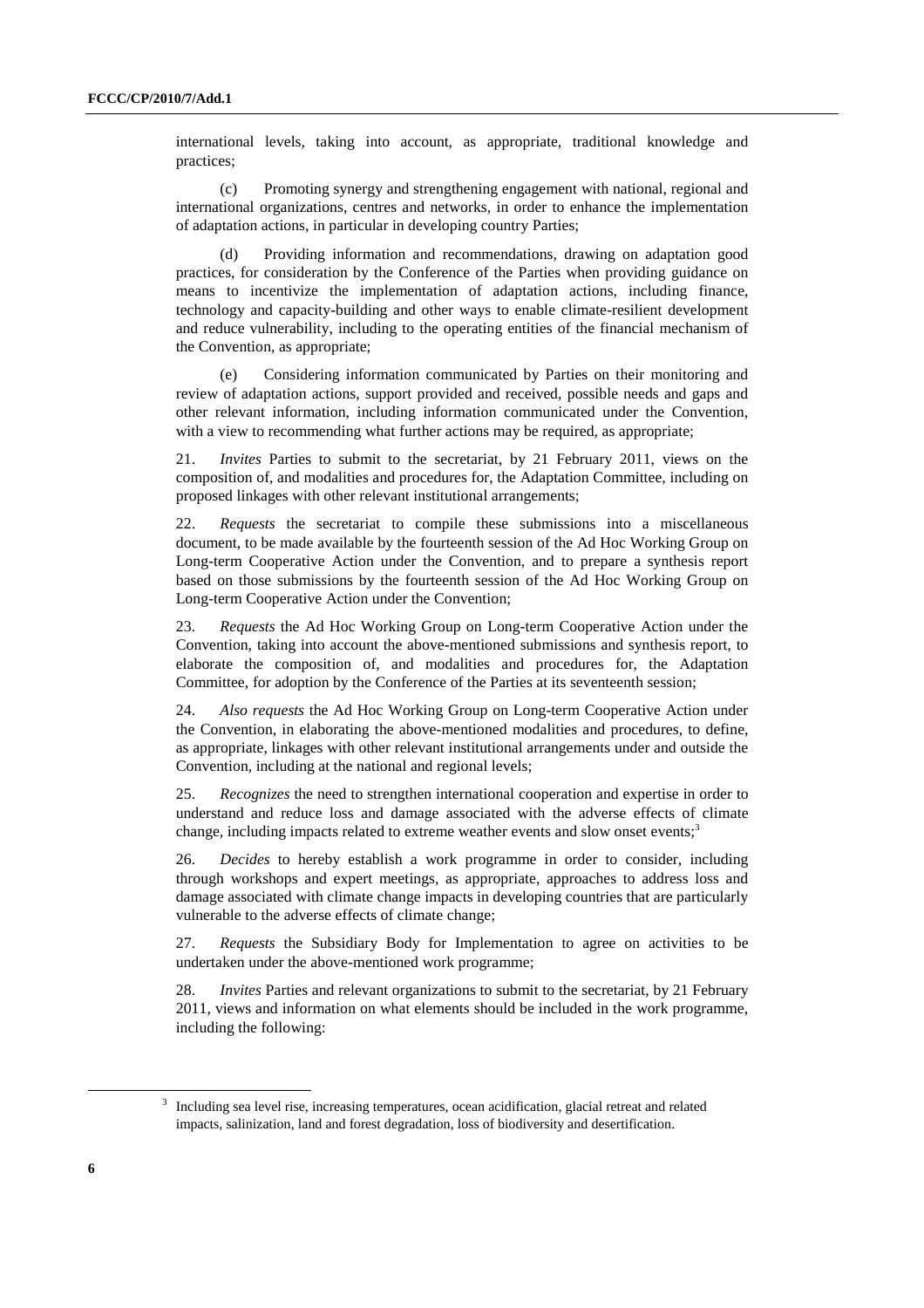(a) Possible development of a climate risk insurance facility to address impacts associated with severe weather events;

 (b) Options for risk management and reduction, risk sharing and transfer mechanisms such as insurance, including options for micro-insurance, and resiliencebuilding, including through economic diversification;

 (c) Approaches for addressing rehabilitation measures associated with slow onset events;

(d) Engagement of stakeholders with relevant specialized expertise;

29. *Requests* the secretariat to compile these submissions into a miscellaneous document and to prepare a synthesis report based on those submissions, to be made available for consideration by the Subsidiary Body for Implementation at its thirty-fourth session, and with a view to making recommendations on loss and damage to the Conference of the Parties for its consideration at its eighteenth session;

30. *Invites* Parties to strengthen and, where necessary, establish regional centres and networks, in particular in developing countries, with support from developed country Parties and relevant organizations, as appropriate, and to facilitate and enhance national and regional adaptation actions, in a manner that is country-driven, encourages cooperation and coordination between regional stakeholders and improves the flow of information between the Convention process and national and regional activities;

31. *Notes* that an international centre to enhance adaptation research and coordination could also be established in a developing country;

32. *Invites* all Parties to strengthen and, where necessary, establish and/or designate national-level institutional arrangements, with a view to enhancing work on the full range of adaptation actions, from planning to implementation;

33. *Decides* that all Parties should use existing channels to provide information, as appropriate, on support provided and received for adaptation actions in developing countries and on activities undertaken, including, inter alia, progress made, experiences, lessons learned, and challenges and gaps in the delivery of support, with a view to ensuring transparency and accountability and encouraging best practices;

34. *Invites* relevant multilateral, international, regional and national organizations, the public and private sectors, civil society and other relevant stakeholders to undertake and support enhanced action on adaptation at all levels, including under the Cancun Adaptation Framework, as appropriate, in a coherent and integrated manner, building on synergies among activities and processes, and to make information available on the progress made;

35. *Requests* the secretariat to support the implementation of the Cancun Adaptation Framework, including related institutional arrangements under the Convention, in accordance with its mandate and subject to the availability of resources;

### **III. Enhanced action on mitigation**

### **A. Nationally appropriate mitigation commitments or actions by developed country Parties**

*Emphasizing* the need for deep cuts in global greenhouse gas emissions and early and urgent undertakings to accelerate and enhance the implementation of the Convention by all Parties, on the basis of equity and in accordance with their common but differentiated responsibilities and respective capabilities,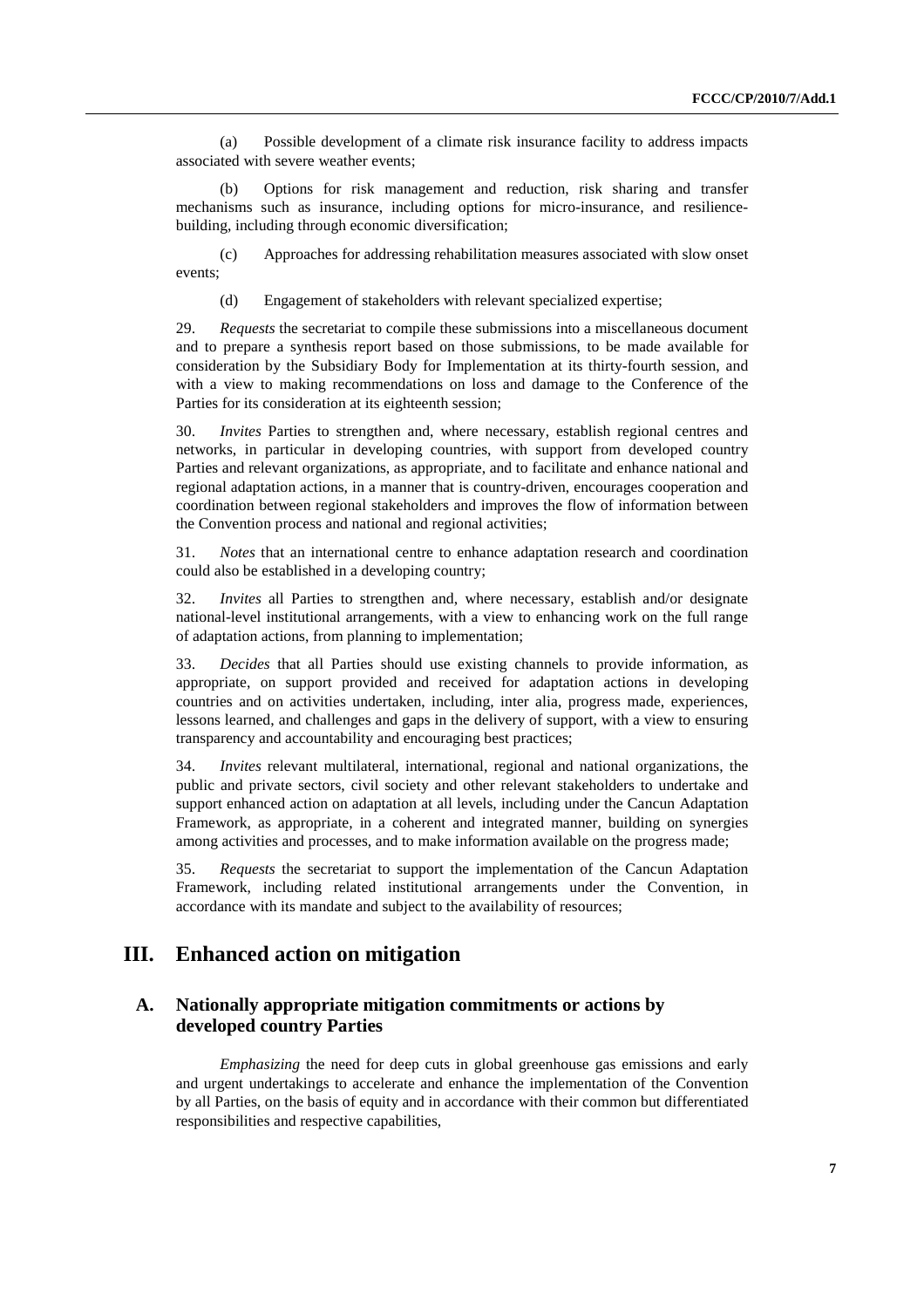*Acknowledging* that the largest share of historical global emissions of greenhouse gases originated in developed countries and that, owing to this historical responsibility, developed country Parties must take the lead in combating climate change and the adverse effects thereof,

36. *Takes note* of quantified economy-wide emission reduction targets to be implemented by Parties included in Annex I to the Convention as communicated by them and contained in document  $\text{FCCC}/\text{SB}/2011/\text{INF}.1^4$  (to be issued);

37. *Urges* developed country Parties to increase the ambition of their economy-wide emission reduction targets, with a view to reducing their aggregate anthropogenic emissions of carbon dioxide and other greenhouse gases not controlled by the Montreal Protocol to a level consistent with the Fourth Assessment Report of the Intergovernmental Panel on Climate Change;

38. *Requests* the secretariat to organize workshops to clarify the assumptions and the conditions related to the attainment of these targets, including the use of carbon credits from the market-based mechanisms and land use, land-use change and forestry activities, and options and ways to increase their level of ambition;

39. *Also requests* the secretariat to prepare a technical paper based on Parties' submissions with the aim of facilitating understanding of the assumptions and conditions related to the attainment of their emission reduction targets and a comparison of the level of emission reduction efforts;

40. *Decides*, building on existing reporting and review guidelines, processes and experiences, to enhance reporting in the national communications of Parties included in Annex I to the Convention on mitigation targets and on the provision of financial, technological and capacity-building support to developing country Parties as follows:

Developed countries should submit annual greenhouse gas inventories and inventory reports and biennial reports on their progress in achieving emission reductions, including information on mitigation actions to achieve their quantified economy-wide emission targets and emission reductions achieved, projected emissions and the provision of financial, technology and capacity-building support to developing country Parties;

 (b) Developed countries shall submit supplementary information on the achievement of quantified economy-wide emission reductions;

 (c) Developed countries shall improve the reporting of information on the provision of financial, technology and capacity-building support to developing country Parties;

41. *Also decides* to enhance the guidelines for the reporting of information in national communications by Parties included in Annex I to the Convention, including the development of common reporting formats and methodology for finance, in order to ensure that information provided is complete, comparable, transparent and accurate;

42. *Further decides* to enhance guidelines for the review of information in national communications with respect to the following:

(a) Progress made in achieving emission reductions;

 (b) Provision of financial, technology and capacity-building support to developing country Parties;

 <sup>4</sup> <sup>4</sup> Parties' communications to the secretariat that are included in the information document are considered communications under the Convention.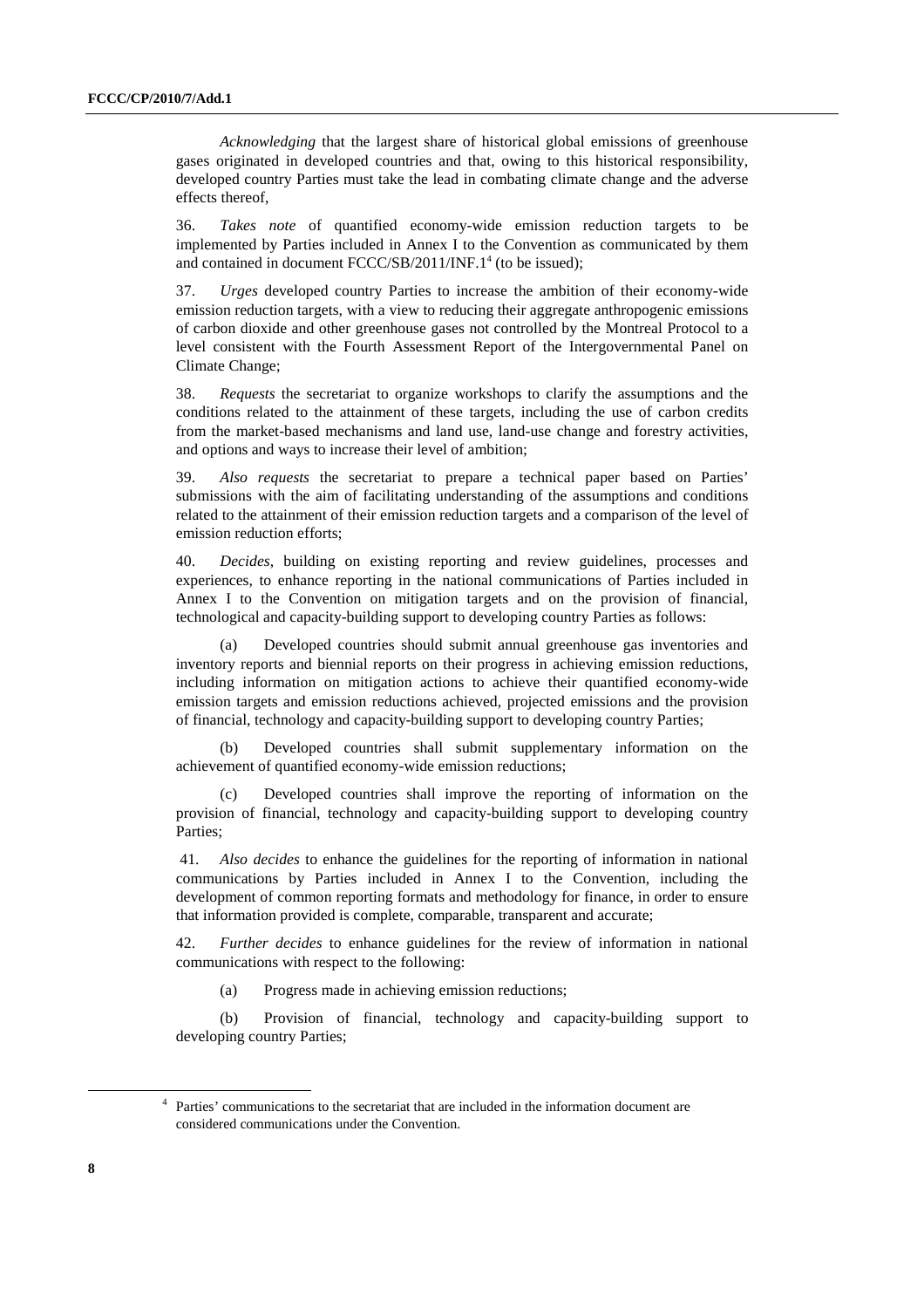43. *Decides* that developed countries should establish national arrangements for the estimation of anthropogenic emissions by sources and removals by sinks of all greenhouse gases not controlled by the Montreal Protocol;

44. *Also decides* to establish a process for international assessment of emissions and removals related to quantified economy-wide emission reduction targets under the Subsidiary Body for Implementation, taking into account national circumstances, in a rigorous, robust and transparent manner, with a view to promoting comparability and building confidence;

45. *Further decides* that developed countries should develop low-carbon development strategies or plans;

46. *Decides* on the following work programme for the development of modalities and guidelines described above, building on existing reporting and review guidelines, processes and experiences:

 (a) The revision of guidelines, as necessary, on the reporting of national communications, including the biennial report:

(i) The provision of financing, through enhanced common reporting formats, methodologies for finance and tracking of climate-related support;

(ii) Supplementary information on achievement of quantified economy-wide emission reduction targets;

(iii) Information on national inventory arrangements;

 (b) The revision of guidelines for the review of national communications, including the biennial report, annual greenhouse gas inventories and national inventory systems;

(c) The establishment of guidelines for national inventory arrangements;

 (d) Modalities and procedures for international assessment and review of emissions and removals related to quantified economy-wide emission reduction targets in accordance with paragraph 44 above, including the role of land use, land-use change and forestry, and carbon credits from market-based mechanisms, taking into account international experience;

47. *Invites* Parties to submit views on the items mentioned in paragraph 46 above, including with respect to the initial scheduling of the processes described in this section, by 28 March 2011;

#### **B. Nationally appropriate mitigation actions by developing country Parties**

*Recognizing* that developing country Parties are already contributing and will continue to contribute to a global mitigation effort in accordance with the principles and provisions of the Convention, and could enhance their mitigation actions, depending on provision of finance, technology and capacity-building support by developed country Parties,

*Reaffirming* that social and economic development and poverty eradication are the first and overriding priorities of developing country Parties, and that the share of global emissions originating in developing countries will grow to meet their social and development needs,

48. *Agrees* that developing country Parties will take nationally appropriate mitigation actions in the context of sustainable development, supported and enabled by technology,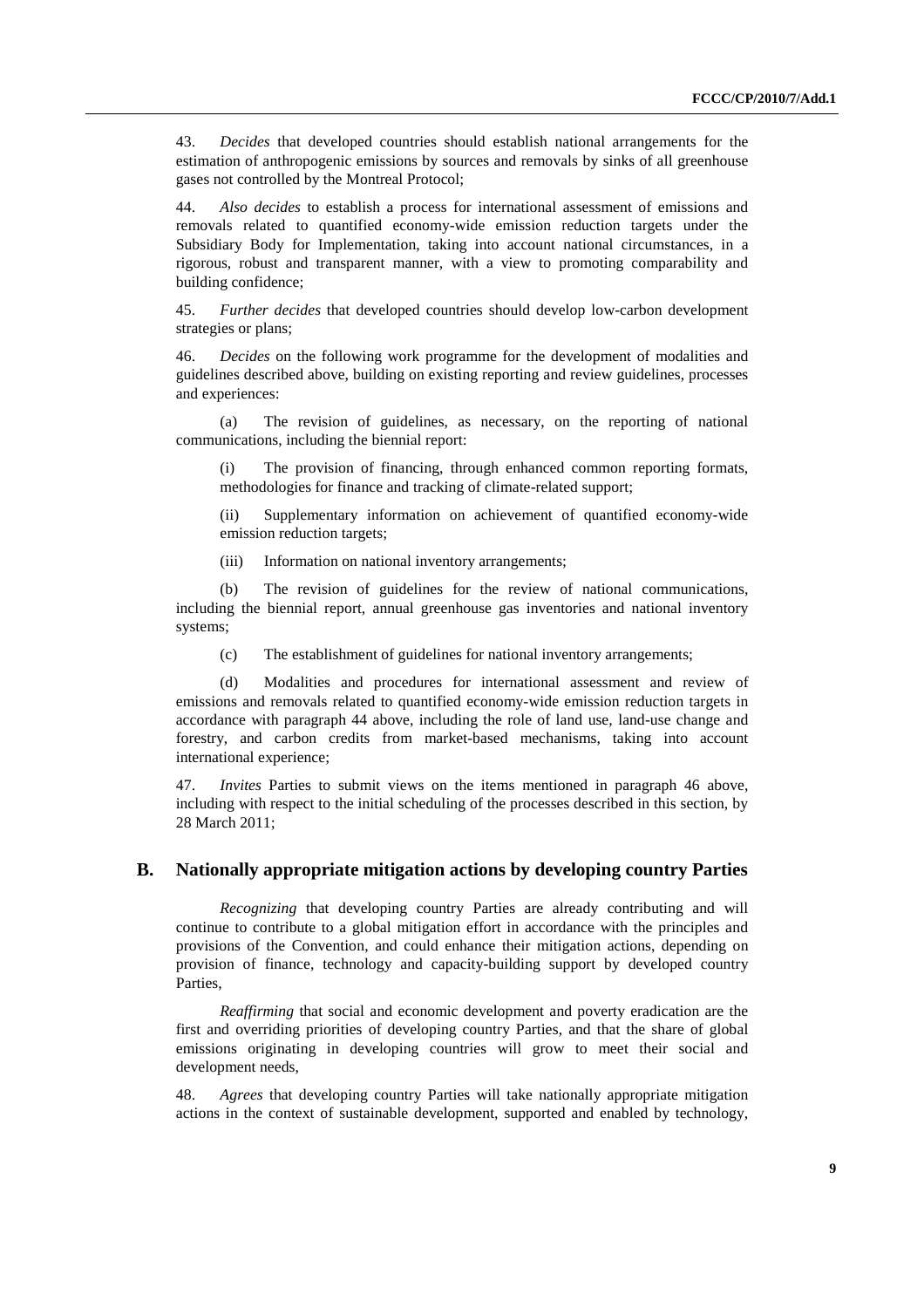financing and capacity-building, aimed at achieving a deviation in emissions relative to 'business as usual' emissions in 2020;

49. *Takes note* of nationally appropriate mitigation actions to be implemented by Parties not included in Annex I to the Convention as communicated by them and contained in document  $\text{FCCC}/\text{AWGLCA}/2011/\text{INF}.1^5$  (to be issued);

50. *Invites* developing countries that wish to voluntarily inform the Conference of the Parties of their intention to implement nationally appropriate mitigation actions in association with this decision to submit information on those actions to the secretariat;

51. *Requests* the secretariat to organize workshops to understand the diversity of mitigation actions submitted, underlying assumptions and any support needed for the implementation of these actions, noting different national circumstances and the respective capabilities of developing country Parties;

52. *Decides* that, in accordance with Article 4, paragraph 3, of the Convention, developed country Parties shall provide enhanced financial, technological and capacitybuilding support for the preparation and implementation of nationally appropriate mitigation actions of developing country Parties and for enhanced reporting by these Parties;

53. *Also decides* to set up a registry to record nationally appropriate mitigation actions seeking international support and to facilitate matching of finance, technology and capacity-building support for these actions;

54. *Invites* developing country Parties to submit to the secretariat information on nationally appropriate mitigation actions for which they are seeking support, along with estimated costs and emission reductions, and the anticipated time frame for implementation;

55. *Also invites* developed country Parties to submit to the secretariat information on support available and provided for nationally appropriate mitigation actions;

56. *Requests* the secretariat to record and regularly update in the registry the information provided by Parties on:

- (a) Nationally appropriate mitigation actions seeking international support;
- (b) Support available from developed country Parties for these actions;
- (c) Support provided for nationally appropriate mitigation actions;

57. *Agrees* to develop modalities for the facilitation of support through the registry referred to in paragraph 53 above, including any functional relationship with the financial mechanism;

58. *Decides* to recognize nationally appropriate mitigation actions of developing countries in a separate section of the registry;

59. *Requests* the secretariat to record, and regularly update, in a separate section of the registry, information submitted by Parties on the following:

(a) Mitigation actions contained in document FCCC/AWGLCA/2011/INF.1;

 (b) Additional mitigation actions submitted in association with paragraph 50 above;

 $\frac{1}{5}$ <sup>5</sup> Parties' communications to the secretariat that are included in the information document are considered communications under the Convention.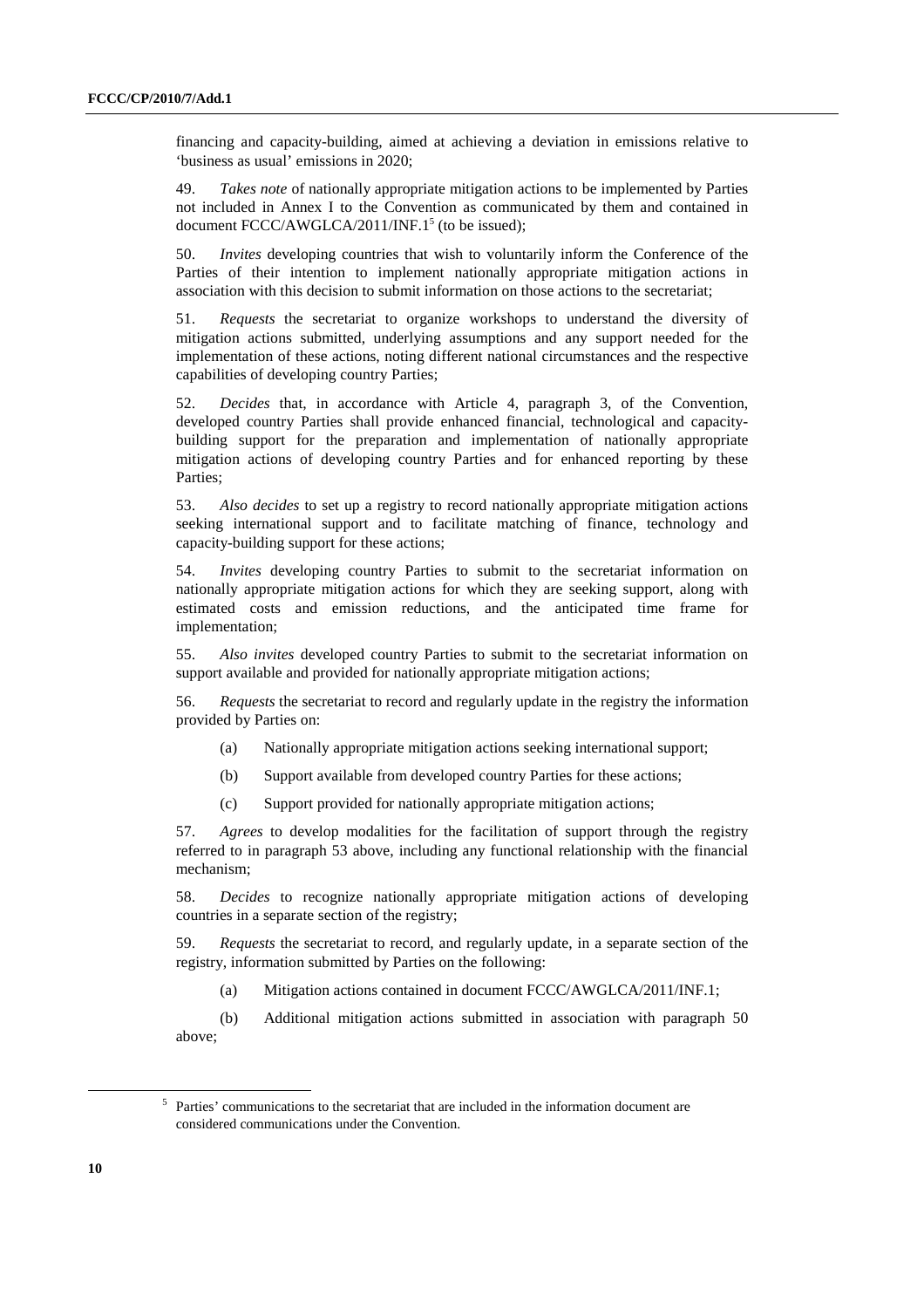(c) Once support has been provided, internationally supported mitigation actions and associated support;

60. *Decides* to enhance reporting in national communications, including inventories, from Parties not included in Annex I to the Convention on mitigation actions and their effects, and support received, with additional flexibility to be given to the least developed country Parties and small island developing States:

 (a) The content and frequency of national communications from Parties not included in Annex I to the Convention will not be more onerous than that for Parties included in Annex I to the Convention;

 (b) Parties not included in Annex I to the Convention should submit their national communications to the Conference of the Parties, in accordance with Article 12, paragraph 1, of the Convention, every four years or in accordance with any further decisions on frequency by the Conference of the Parties, taking into account a differentiated timetable and the prompt provision of financial resources to cover the agreed full costs incurred by Parties not included in Annex I to the Convention in preparing their national communications;

 (c) Developing countries, consistent with their capabilities and the level of support provided for reporting, should also submit biennial update reports containing updates of national greenhouse gas inventories, including a national inventory report and information on mitigation actions, needs and support received;

61. *Also decides* that internationally supported mitigation actions will be measured, reported and verified domestically and will be subject to international measurement, reporting and verification in accordance with guidelines to be developed under the Convention;

62. *Further decides* that domestically supported mitigation actions will be measured, reported and verified domestically in accordance with general guidelines to be developed under the Convention;

63. *Decides* to conduct international consultations and analysis of biennial reports under the Subsidiary Body for Implementation, in a manner that is non-intrusive, non-punitive and respectful of national sovereignty; the international consultations and analysis will aim to increase transparency of mitigation actions and their effects, through analysis by technical experts in consultation with the Party concerned and through a facilitative sharing of views, and will result in a summary report;

64. *Also decides* that information considered should include the national greenhouse gas inventory report, information on mitigation actions, including a description, analysis of the impacts and associated methodologies and assumptions, progress in implementation and information on domestic measurement, reporting and verification, and support received; discussion about the appropriateness of such domestic policies and measures is not part of the process; discussions should be intended to provide transparency of information related to unsupported actions;

65. *Encourages* developing countries to develop low-carbon development strategies or plans in the context of sustainable development;

66. *Agrees* on a work programme for the development of modalities and guidelines for: facilitation of support to nationally appropriate mitigation actions through a registry; measurement, reporting and verification of supported actions and corresponding support; biennial reports as part of national communications from Parties not included in Annex I to the Convention; domestic verification of mitigation actions undertaken with domestic resources; and international consultations and analysis;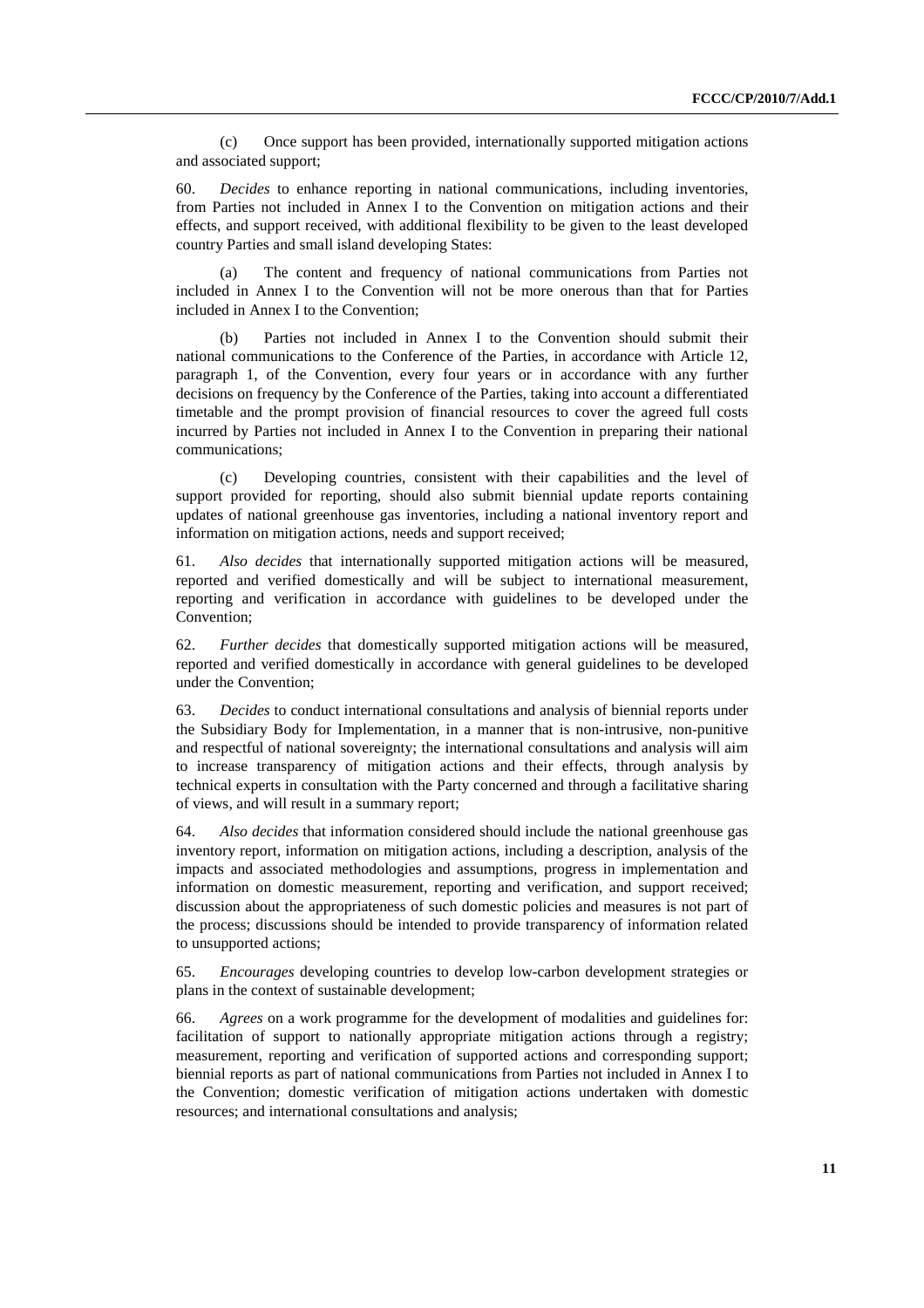67. *Invites* Parties to submit views on the items mentioned in paragraph 66 above, including with respect to the initial scheduling of the processes described in this section, by 28 March 2011;

### **C. Policy approaches and positive incentives on issues relating to reducing emissions from deforestation and forest degradation in developing countries; and the role of conservation, sustainable management of forests and enhancement of forest carbon stocks in developing countries**

 *Affirming* that, in the context of the provision of adequate and predictable support to developing country Parties, Parties should collectively aim to slow, halt and reverse forest cover and carbon loss, in accordance with national circumstances, consistent with the ultimate objective of the Convention, as stated in Article 2,

 *Also affirming* the need to promote broad country participation in all phases described in paragraph 73 below, including through the provision of support that takes into account existing capacities,

68. *Encourages* all Parties to find effective ways to reduce the human pressure on forests that results in greenhouse gas emissions, including actions to address drivers of deforestation;

69. *Affirms* that the implementation of the activities referred to in paragraph 70 below should be carried out in accordance with appendix I to this decision, and that the safeguards referred to in paragraph 2 of appendix I to this decision should be promoted and supported;

70. *Encourages* developing country Parties to contribute to mitigation actions in the forest sector by undertaking the following activities, as deemed appropriate by each Party and in accordance with their respective capabilities and national circumstances:

- (a) Reducing emissions from deforestation;
- (b) Reducing emissions from forest degradation;
- (c) Conservation of forest carbon stocks;
- (d) Sustainable management of forests;
- (e) Enhancement of forest carbon stocks;

71. *Requests* developing country Parties aiming to undertake the activities referred to in paragraph 70 above, in the context of the provision of adequate and predictable support, including financial resources and technical and technological support to developing country Parties, in accordance with national circumstances and respective capabilities, to develop the following elements:

(a) A national strategy or action plan;

(b) A national forest reference emission level and/or forest reference level<sup>6</sup> or, if appropriate, as an interim measure, subnational forest reference emission levels and/or forest reference levels, in accordance with national circumstances, and with provisions contained in decision 4/CP.15, and with any further elaboration of those provisions adopted by the Conference of the Parties;

 $\overline{\phantom{0}}$  $<sup>6</sup>$  In accordance with national circumstances, national forest reference emission levels and/or forest</sup> reference levels could be a combination of subnational forest reference emissions levels and/or forest reference levels.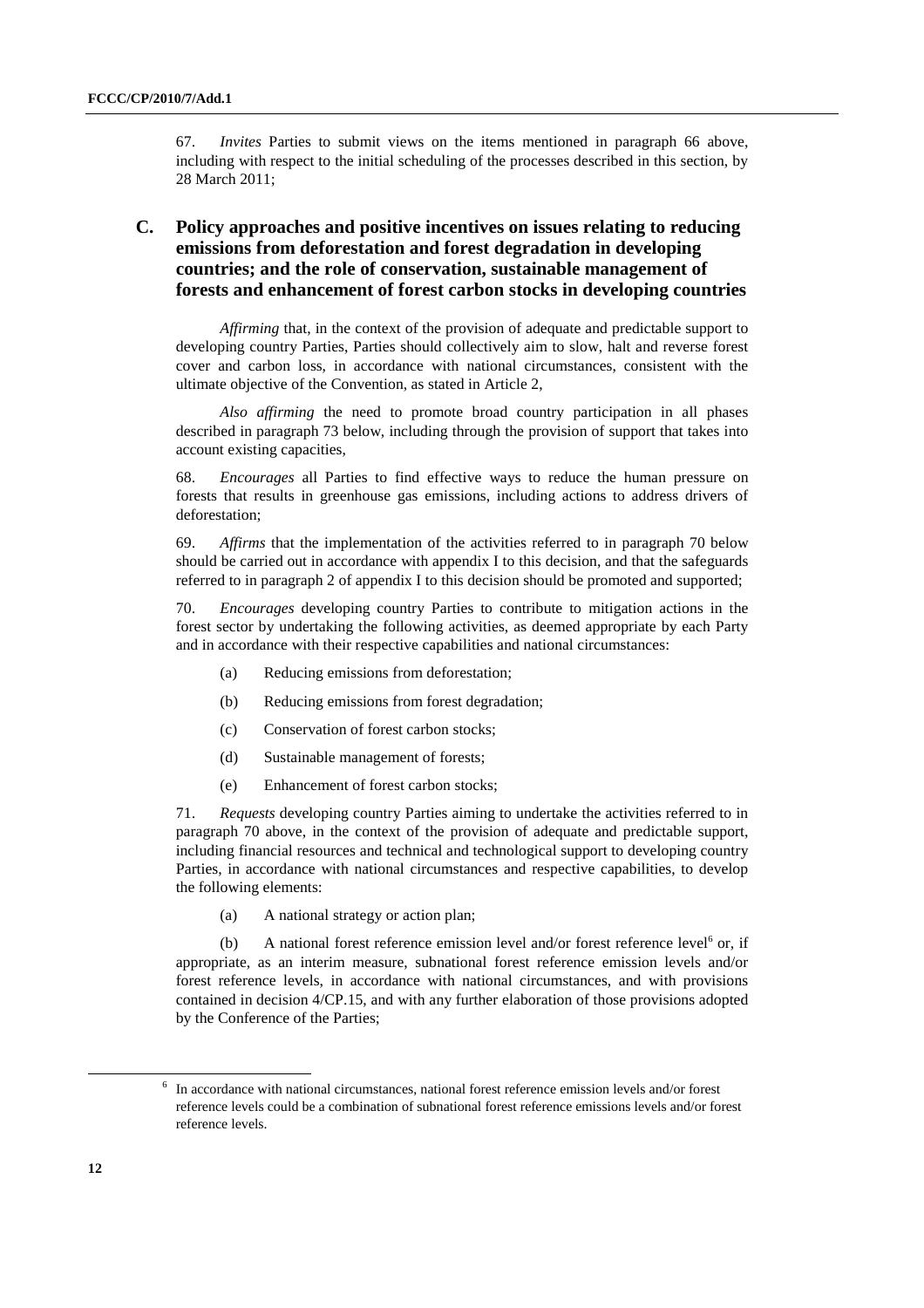(c) A robust and transparent national forest monitoring system for the monitoring and reporting of the activities referred to in paragraph 70 above, with, if appropriate, subnational monitoring and reporting as an interim measure, $\lambda$  in accordance with national circumstances, and with the provisions contained in decision 4/CP.15, and with any further elaboration of those provisions agreed by the Conference of the Parties;

 (d) A system for providing information on how the safeguards referred to in appendix I to this decision are being addressed and respected throughout the implementation of the activities referred to in paragraph 70 above, while respecting sovereignty;

72. *Also requests* developing country Parties, when developing and implementing their national strategies or action plans, to address, inter alia, the drivers of deforestation and forest degradation, land tenure issues, forest governance issues, gender considerations and the safeguards identified in paragraph 2 of appendix I to this decision, ensuring the full and effective participation of relevant stakeholders, inter alia indigenous peoples and local communities;

73. *Decides* that the activities undertaken by Parties referred to in paragraph 70 above should be implemented in phases, beginning with the development of national strategies or action plans, policies and measures, and capacity-building, followed by the implementation of national policies and measures and national strategies or action plans that could involve further capacity-building, technology development and transfer and results-based demonstration activities, and evolving into results-based actions that should be fully measured, reported and verified;

74. *Recognizes* that the implementation of the activities referred to in paragraph 70 above, including the choice of a starting phase as referred to in paragraph 73 above, depends on the specific national circumstances, capacities and capabilities of each developing country Party and the level of support received:

75. *Requests* the Subsidiary Body for Scientific and Technological Advice to develop a work programme on the matters referred to in appendix II to this decision;

76. *Urges* Parties, in particular developed country Parties, to support, through multilateral and bilateral channels, the development of national strategies or action plans, policies and measures and capacity-building, followed by the implementation of national policies and measures and national strategies or action plans that could involve further capacity-building, technology development and transfer and results-based demonstration activities, including consideration of the safeguards referred to in paragraph 2 of appendix I to this decision, taking into account the relevant provisions on finance including those relating to reporting on support;

77. *Requests* the Ad Hoc Working Group on Long-term Cooperative Action under the Convention to explore financing options for the full implementation of the results-based actions<sup>8</sup> referred to in paragraph 73 above and to report on progress made, including any recommendations for draft decisions on this matter, to the Conference of the Parties at its seventeenth session;

78. *Also requests* Parties to ensure coordination of the activities referred to in paragraph 70 above, including of the related support, particularly at the national level;

 <sup>7</sup>  $\frac{7}{10}$  Including monitoring and reporting of emissions displacement at the national level, if appropriate, and reporting on how displacement of emissions is being addressed, and on the means to integrate subnational monitoring systems into a national monitoring system.

<sup>&</sup>lt;sup>8</sup> These actions require national monitoring systems.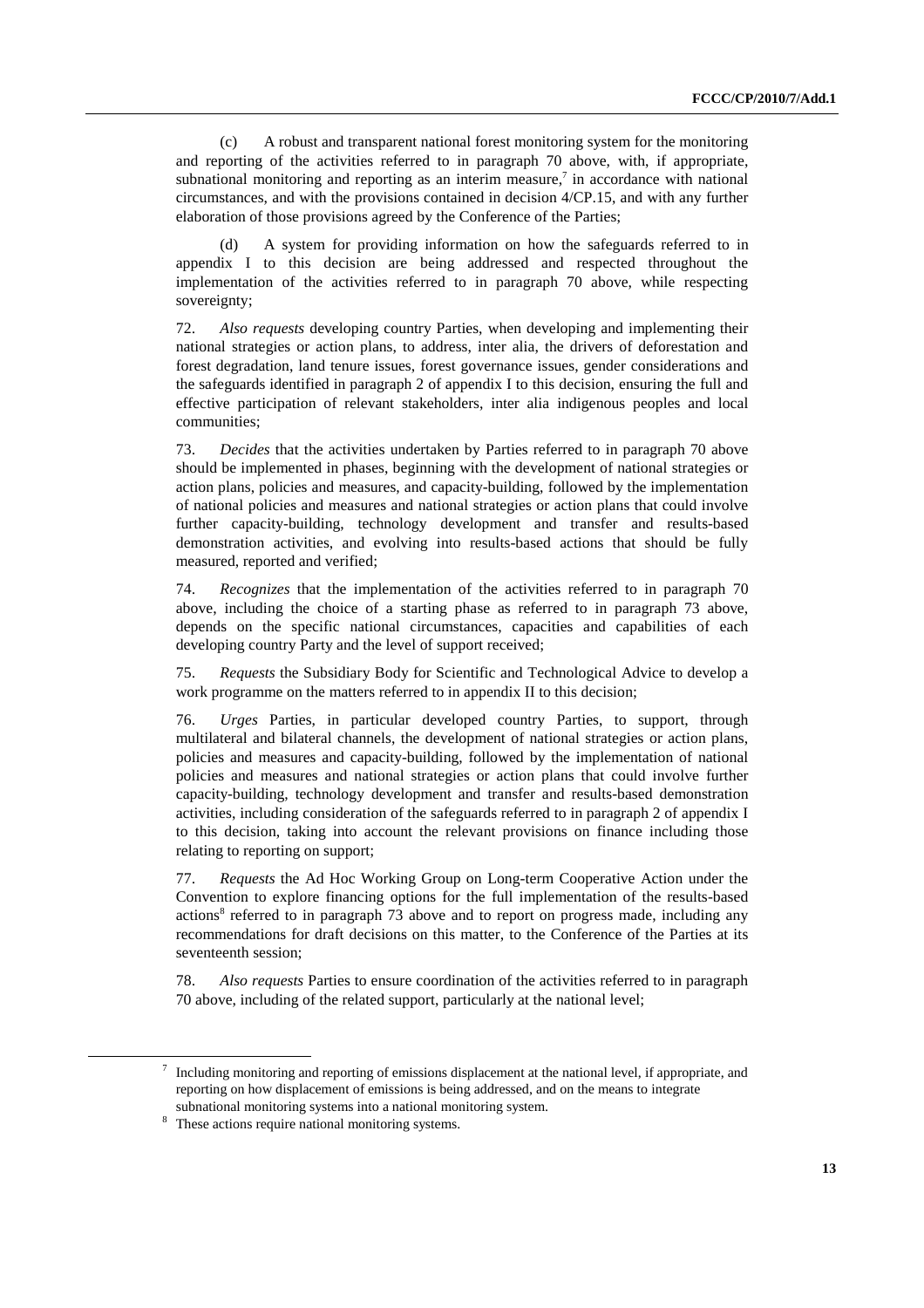79. *Invites* relevant international organizations and stakeholders to contribute to the activities referred to in paragraphs 70 and 78 above;

### **D. Various approaches, including opportunities for using markets, to enhance the cost-effectiveness of, and to promote, mitigation actions, bearing in mind different circumstances of developed and developing countries**

*Acknowledging* the need to maintain consistency with the principles of the Convention,

 *Emphasizing* the importance of contributing to sustainable development, including through technology transfer and other co-benefits,

 *Recognizing* the importance of enhancing sustainable lifestyles and patterns of production and consumption,

*Aware of the need to provide incentives in support of low-emission development* strategies,

80. *Decides* to consider the establishment, at the seventeenth session of the Conference of the Parties, of one or more market-based mechanisms to enhance the cost-effectiveness of, and to promote, mitigation actions, taking into account the following:

 (a) Ensuring voluntary participation of Parties, supported by the promotion of fair and equitable access for all Parties:

 (b) Complementing other means of support for nationally appropriate mitigation actions by developing country Parties;

(c) Stimulating mitigation across broad segments of the economy;

(d) Safeguarding environmental integrity;

 (e) Ensuring a net decrease and/or avoidance of global greenhouse gas emissions;

 (f) Assisting developed country Parties to meet part of their mitigation targets, while ensuring that the use of such a mechanism or mechanisms is supplemental to domestic mitigation efforts;

(g) Ensuring good governance and robust market functioning and regulation;

81. *Requests* the Ad Hoc Working Group on Long-term Cooperative Action under the Convention to elaborate the mechanism or mechanisms referred to in paragraph 80 above, with a view to recommending a draft decision or decisions to the Conference of the Parties for consideration at its seventeenth session;

82. *Invites* Parties and accredited observer organizations to submit to the secretariat, by 21 February 2011, their views on the matters referred to in paragraph 81 above;

83. *Undertakes*, in developing and implementing the mechanism or mechanisms referred to in paragraph 80 above, to maintain and build upon existing mechanisms, including those established under the Kyoto Protocol;

84. *Decides* to consider the establishment, at the seventeenth session of the Conference of the Parties, of one or more non-market-based mechanisms to enhance the costeffectiveness of, and to promote, mitigation actions;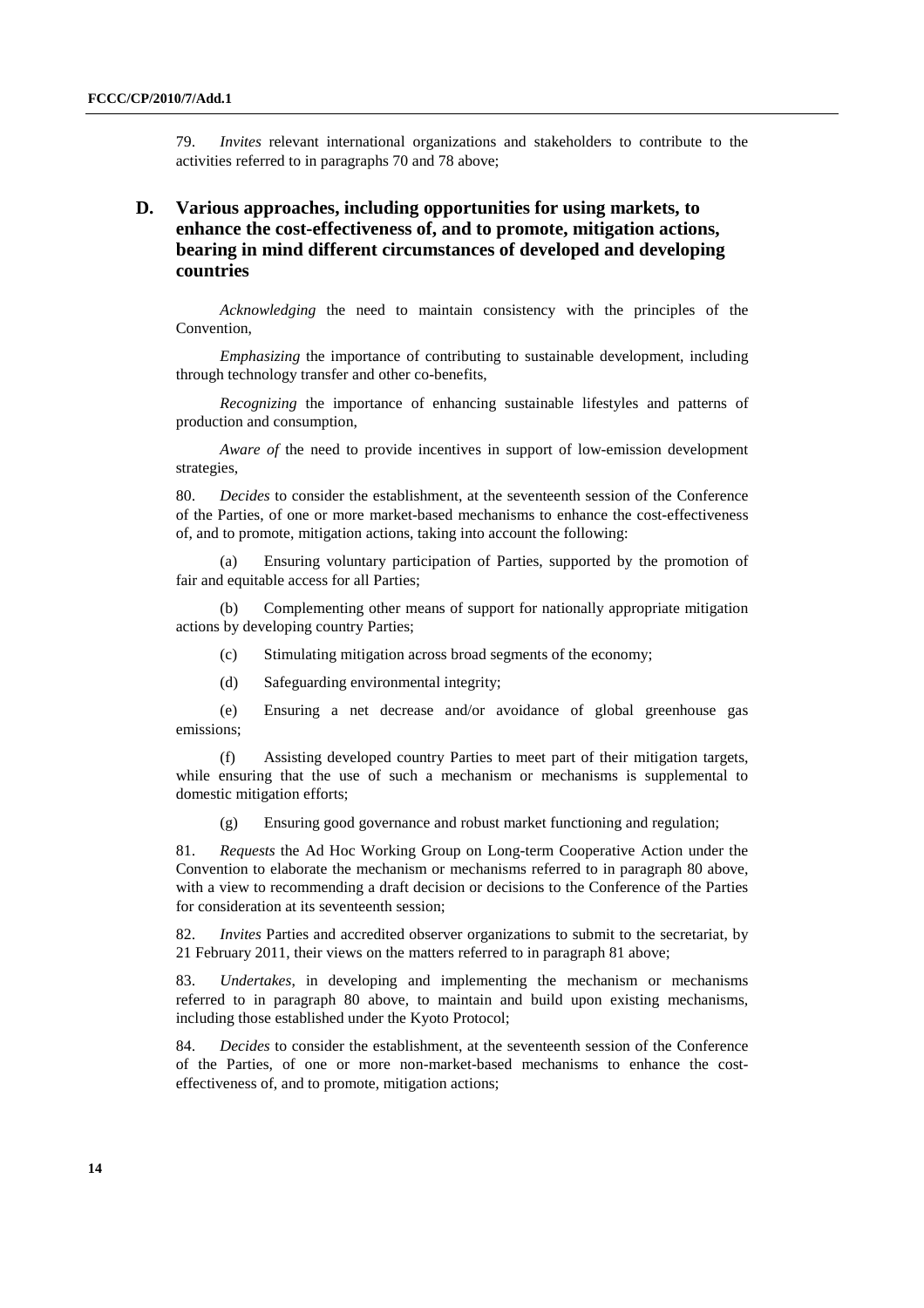85. *Requests* the Ad Hoc Working Group on Long-term Cooperative Action under the Convention to elaborate the mechanism or mechanisms referred to in paragraph 84 above, with a view to recommending a draft decision or decisions to the Conference of the Parties for consideration at its seventeenth session;

86. *Invites* Parties and accredited observer organizations to submit to the secretariat, by 21 February 2011, their views on the matters referred to in paragraph 85 above;

87. *Also invites* Parties and accredited observer organizations to submit to the secretariat, by 21 February 2011, information on the evaluation of various approaches in enhancing the cost-effectiveness of, and promoting, mitigation actions, including activities implemented jointly under Article 4, paragraph 2(a), of the Convention and any other relevant activities, for synthesis by the secretariat;

#### **E. Economic and social consequences of response measures**

 *Reaffirming* the importance of the objective of the Convention, and the relevant principles and provisions of the Convention related to economic and social consequences of response measures, in particular its Articles 2, 3 and 4,

*Recognizing* that the implementation of response measures to mitigate climate change taken by a Party may result in negative economic and social consequences for other Parties, and the need to take into consideration in the implementation of the commitments of the Convention the situation of Parties, particularly developing country Parties, with economies that are vulnerable to the adverse impact of the implementation of measures to respond to climate change, referred to in Article 4, paragraphs 8, 9 and 10, of the Convention,

*Affirming* that responses to climate change should be coordinated with social and economic development in an integrated manner, with a view to avoiding adverse impacts on the latter, taking fully into account the legitimate priority needs of developing country Parties for the achievement of sustained economic growth and the eradication of poverty, and the consequences for vulnerable groups, in particular women and children,

*Recognizing* the importance of avoiding or minimizing negative impacts of response measures on social and economic sectors, promoting a just transition of the workforce, the creation of decent work and quality jobs in accordance with nationally defined development priorities and strategies, and contributing to building new capacity for both production and service-related jobs in all sectors, promoting economic growth and sustainable development,

*Taking note* of relevant provisions of the United Nations Declaration on the Rights of Indigenous Peoples,

88. *Urges* Parties, in the implementation of measures to mitigate climate change, to take into consideration the economic and social impacts of response measures and the needs of Parties, in particular developing country Parties, impacted by response measures, consistent with relevant provisions of the Convention;

89. *Also urges* developed country Parties to strive to implement policies and measures to respond to climate change in such a way as to avoid negative social and economic consequences for developing country Parties, taking into account Article 3 of the Convention, and to assist these Parties to address such consequences by providing support, including financial resources, transfer of technology and capacity-building, in accordance with Article 4 of the Convention, to build up the resilience of societies and economies negatively affected by response measures;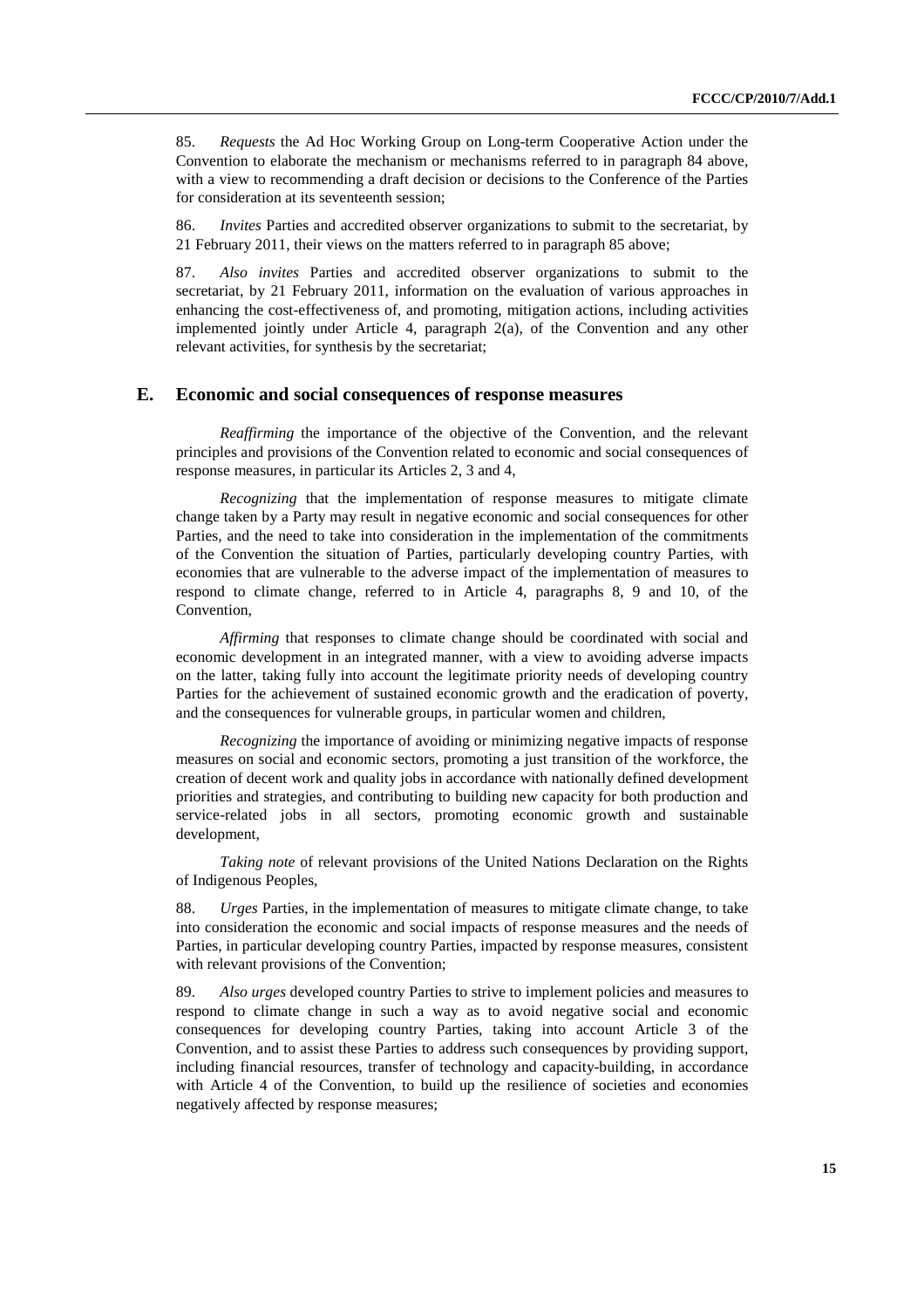90. *Reaffirms* that the Parties should cooperate to promote a supportive and open international economic system that would lead to sustainable economic growth and development in all Parties, particularly developing country Parties, thus enabling them better to address the problems of climate change; measures taken to combat climate change, including unilateral ones, should not constitute a means of arbitrary or unjustifiable discrimination or a disguised restriction on international trade;

91. *Agrees* that information relating to response measures should be considered in a structured manner in order to enhance the implementation of Article 4, paragraph  $1(g)$  and (h), of the Convention, recognizing the needs of developing country Parties identified in Article 4, paragraphs 8, 9 and 10;

92. *Decides* that Parties should cooperate fully to enhance understanding of the economic and social consequences of response measures, taking into account the need for information from those affected, and evidence of actual impacts, and of both positive and negative effects; and *further decides* to consider how existing channels, such as national communications, including the possible submission of supplementary information, as considered by the Subsidiary Body for Implementation, could be improved and built upon;

93. *Further decides* to provide a forum on the impact of the implementation of response measures, and to that end requests the Chairs of the Subsidiary Body for Scientific and Technological Advice and the Subsidiary Body for Implementation to convene such a forum at the thirty-fourth and thirty-fifth sessions of these bodies, with the objective of developing a work programme under the subsidiary bodies to address these impacts, with a view to adopting, at the seventeenth session of the Conference of the Parties, modalities for the operationalization of the work programme and a possible forum on response measures;

94. *Invites* Parties and relevant intergovernmental organizations to submit to the secretariat, by 28 March 2011, their views on the issues referred to in paragraph 93 above for consideration by the Subsidiary Body for Scientific and Technological Advice and the Subsidiary Body for Implementation at their thirty-fourth sessions;

# **IV. Finance, technology and capacity-building**

#### **A. Finance**

95. *Takes note* of the collective commitment by developed countries to provide new and additional resources, including forestry and investments through international institutions, approaching USD 30 billion for the period 2010–2012, with a balanced allocation between adaptation and mitigation; funding for adaptation will be prioritized for the most vulnerable developing countries, such as the least developed countries, small island developing States and Africa;

96. *Invites*, in order to enhance transparency, developed country Parties to submit to the secretariat for compilation into an information document, by May 2011, 2012 and 2013, information on the resources provided to fulfil the commitment referred to in paragraph 95 above, including ways in which developing country Parties access these resources;

97. *Decides* that, in accordance with the relevant provisions of the Convention, scaledup, new and additional, predictable and adequate funding shall be provided to developing country Parties, taking into account the urgent and immediate needs of developing countries that are particularly vulnerable to the adverse effects of climate change;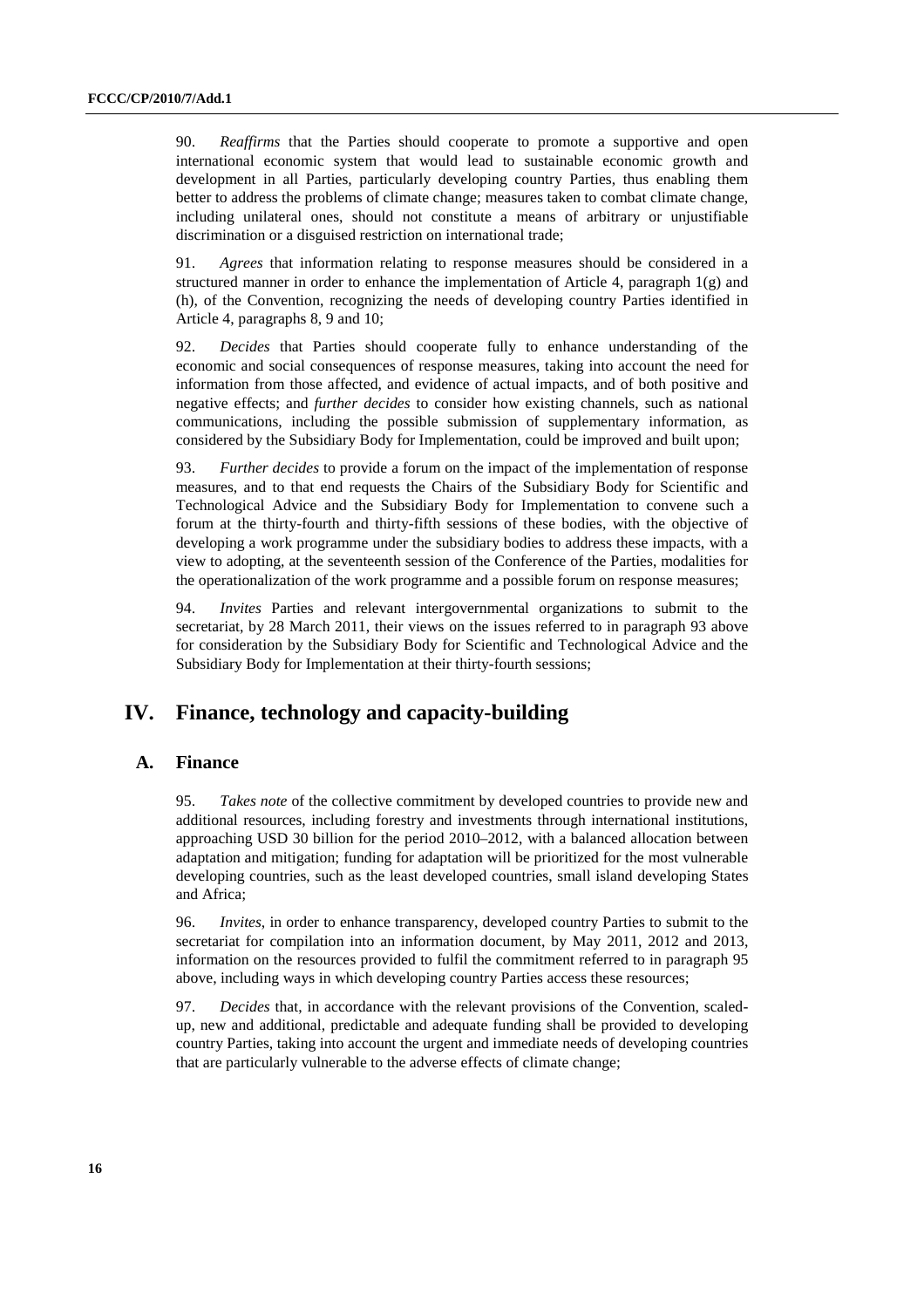98. *Recognizes* that developed country Parties commit, in the context of meaningful mitigation actions and transparency on implementation, to a goal of mobilizing jointly USD 100 billion per year by 2020 to address the needs of developing countries;

99. *Agrees* that, in accordance with paragraph 1(e) of the Bali Action Plan, funds provided to developing country Parties may come from a wide variety of sources, public and private, bilateral and multilateral, including alternative sources;

100. *Decides* that a significant share of new multilateral funding for adaptation should flow through the Green Climate Fund, referred to in paragraph 102 below;

101. *Takes note* of the relevant reports on the financing needs and options for the mobilization of resources to address the needs of developing country Parties with regard to climate change adaptation and mitigation, including the report of the High-level Advisory Group on Climate Change Financing;

102. *Decides* to establish a Green Climate Fund, to be designated as an operating entity of the financial mechanism of the Convention under Article 11, with arrangements to be concluded between the Conference of the Parties and the Green Climate Fund to ensure that it is accountable to and functions under the guidance of the Conference of the Parties, to support projects, programmes, policies and other activities in developing country Parties using thematic funding windows;

103. *Also decides* that the Fund shall be governed by a Board of 24 members, comprising an equal number of members from developing and developed country Parties; representation from developing country Parties shall include representatives of relevant United Nations regional groupings and representatives of small island developing States and the least developed countries; each Board member shall have an alternate member; with alternate members entitled to participate in the meetings of the board only through the principal member, without the right to vote, unless they are serving as the member; during the absence of the member from all or part of a meeting of the Board, his or her alternate shall serve as the member;

104. *Further decides* that the Green Climate Fund shall have a trustee; the trustee for the Green Climate Fund shall have the administrative competence to manage the financial assets of the Green Climate Fund, maintain appropriate financial records and prepare financial statements and other reports required by the Board of the Green Climate Fund, in accordance with internationally accepted fiduciary standards;

105. *Decides* that the trustee shall administer the assets of the Green Climate Fund only for the purpose of, and in accordance with, the relevant decisions of the Green Climate Fund Board; the trustee shall hold the assets of the Green Climate Fund separate and apart from the assets of the trustee, but may commingle them for administrative and investment purposes with other assets maintained by the trustee; and the trustee shall establish and maintain separate records and accounts to identify the assets of the Green Climate Fund;

106. *Decides* that the trustee shall be accountable to the Green Climate Fund Board for the performance of its fiduciary responsibilities;

107. *Invites* the World Bank to serve as the interim trustee for the Green Climate Fund, subject to a review three years after operationalization of the Fund;

108. *Decides* that the operation of the Fund shall be supported by an independent secretariat;

109. *Also decides* that the Green Climate Fund shall be designed by a Transitional Committee in accordance with the terms of reference contained in appendix III to this decision; the Transitional Committee shall have 40 members, with 15 members from developed country Parties and 25 members from developing country Parties as follows: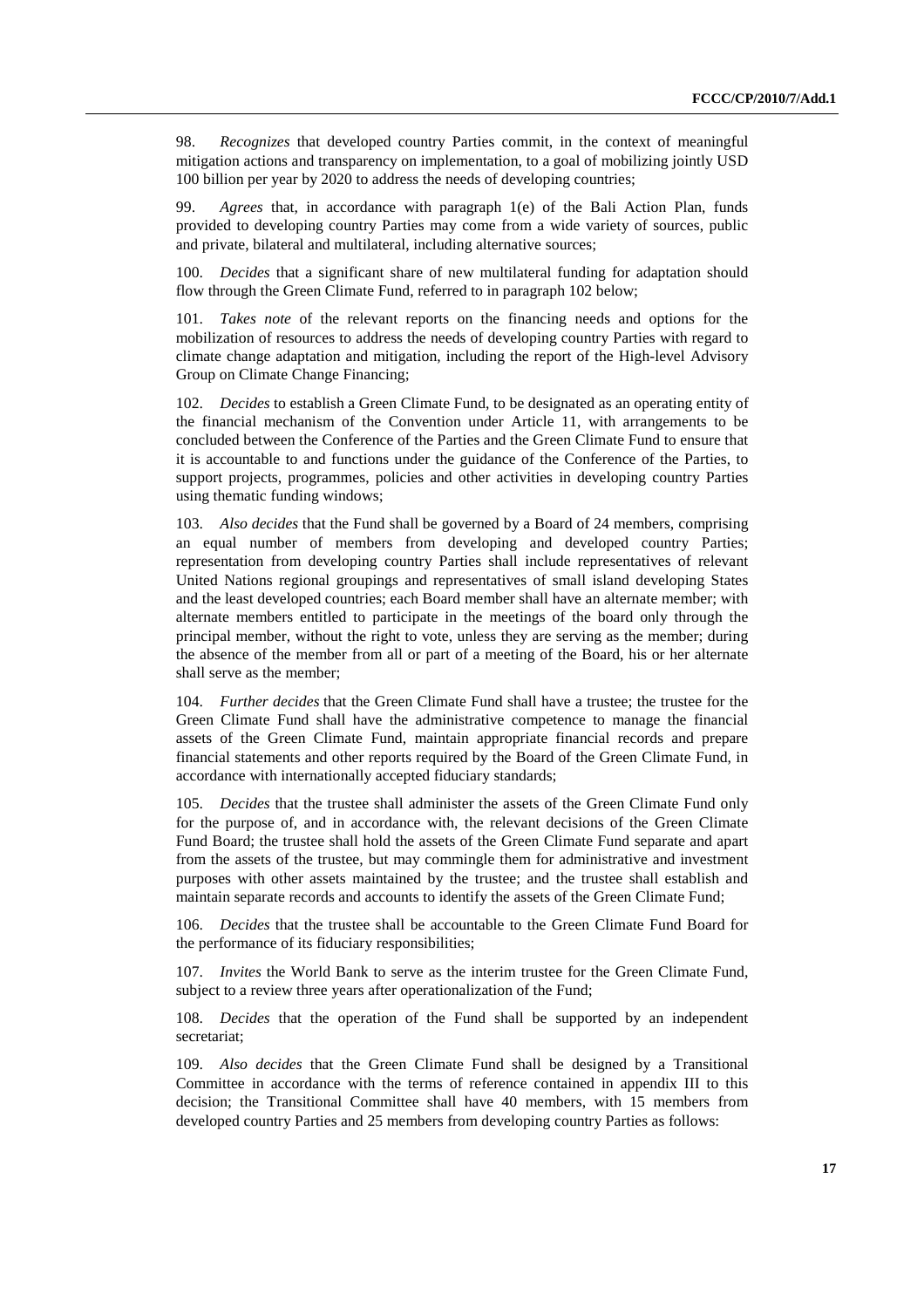- (a) Seven members from Africa;
- (b) Seven members from Asia;
- (c) Seven members from Group of Latin America and the Caribbean;
- (d) Two members from small island developing States;
- (e) Two members from the least developed countries;

110. *Invites* the Executive Secretary of the secretariat, in consultation with the President of the Conference of the Parties, to convene the initial meeting of the Transitional Committee, with members having the necessary experience and skills, notably in the area of finance and climate change; the meetings of the Transitional Committee will be open to observers;

111. *Requests* the secretariat, in consultation with the President of the Conference of the Parties, to make arrangements enabling relevant United Nations agencies, international financial institutions and multilateral development banks, along with the secretariat and the Global Environment Facility, to second staff to support the work of the Transitional Committee for the design phase of the Green Climate Fund;

112. *Decides* to establish a Standing Committee under the Conference of the Parties to assist the Conference of the Parties in exercising its functions with respect to the financial mechanism of the Convention in terms of improving coherence and coordination in the delivery of climate change financing, rationalization of the financial mechanism, mobilization of financial resources and measurement, reporting and verification of support provided to developing country Parties; Parties agree to further define the roles and functions of this Standing Committee;

### **B. Technology development and transfer**

*Recalling* the commitments under the Convention, in particular Article 4, paragraphs 1, 3, 5, 7, 8 and 9,

*Confirming* the importance of promoting and enhancing national and international cooperative action on the development and transfer of environmentally sound technologies to developing country Parties to support action on mitigation and adaptation now, up to and beyond 2012, in order to achieve the ultimate objective of the Convention,

*Recognizing* that an early and rapid reduction in emissions and the urgent need to adapt to the adverse impacts of climate change require large-scale diffusion and transfer of, or access to, environmentally sound technologies,

*Stressing* the need for effective mechanisms, enhanced means, appropriate enabling environments and the removal of obstacles to the scaling up of the development and transfer of technology to developing country Parties,

113. *Decides* that the objective of enhanced action on technology development and transfer is to support action on mitigation and adaptation in order to achieve the full implementation of the Convention;

114. *Also decides* that, in pursuit of this objective, technology needs must be nationally determined, based on national circumstances and priorities;

115. *Further decides* to accelerate action consistent with international obligations, at different stages of the technology cycle, including research and development, demonstration, deployment, diffusion and transfer of technology (hereinafter referred in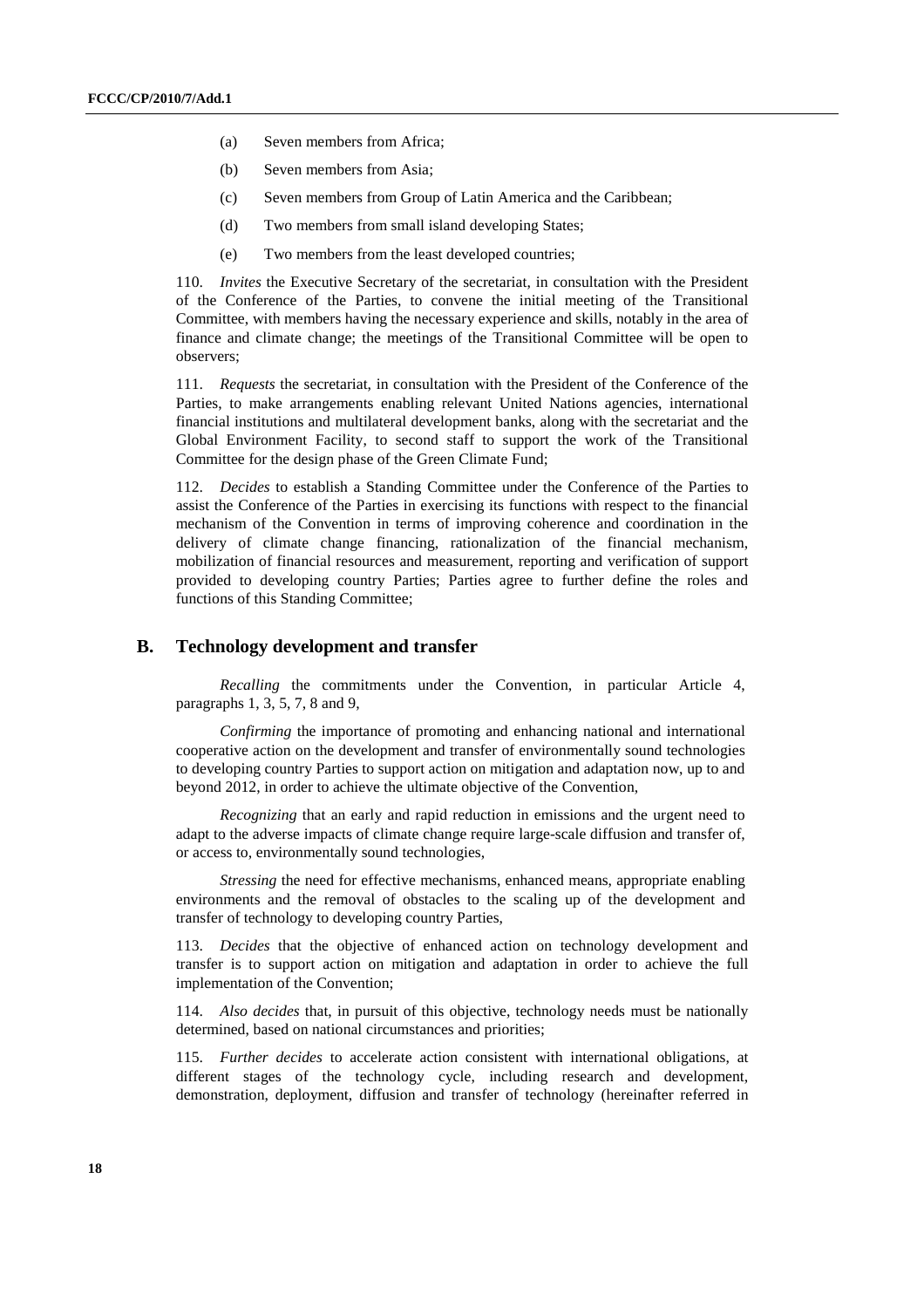this decision as technology development and transfer) in support of action on mitigation and adaptation;

116. *Encourages* Parties, in the context of Article 4, paragraphs 1(c) and 5, of the Convention and consistent with their respective capabilities and national circumstances and priorities, to undertake domestic actions identified through country-driven approaches, to engage in bilateral and multilateral cooperative activities on technology development and transfer and to increase private and public research, development and demonstration in relation to technologies for mitigation and adaptation;

117. *Decides* to establish a Technology Mechanism to facilitate the implementation of actions for achieving the objective referred to in paragraphs 113–115 above, under the guidance of and accountable to the Conference of the Parties, which will consist of the following components:

 (a) A Technology Executive Committee, to undertake the functions contained in paragraph 121 below;

 (b) A Climate Technology Centre and Network, to undertake the functions contained in paragraph 123 below;

118. *Also decides* that the Technology Executive Committee and the Climate Technology Centre and Network, consistent with their respective functions, should facilitate the effective implementation of the Technology Mechanism, under the guidance of the Conference of the Parties;

119. *Further decides* that the Technology Executive Committee shall further implement the framework for meaningful and effective actions to enhance the implementation of Article 4, paragraph 5, of the Convention adopted by decision 4/CP.7 and enhanced by decision 3/CP.13;

120. *Decides* that priority areas that could be considered under the Convention may include:

 (a) Development and enhancement of the endogenous capacities and technologies of developing country Parties, including cooperative research, development and demonstration programmes;

 (b) Deployment and diffusion of environmentally sound technologies and knowhow in developing country Parties;

 (c) Increased public and private investment in technology development, deployment, diffusion and transfer;

 (d) Deployment of soft and hard technologies for the implementation of adaptation and mitigation actions;

 (e) Improved climate change observation systems and related information management;

 (f) Strengthening of national systems of innovation and technology innovation centres;

 (g) Development and implementation of national technology plans for mitigation and adaptation;

121. *Also decides* that the functions of the Technology Executive Committee shall be to:

 (a) Provide an overview of technological needs and analysis of policy and technical issues related to the development and transfer of technologies for mitigation and adaptation;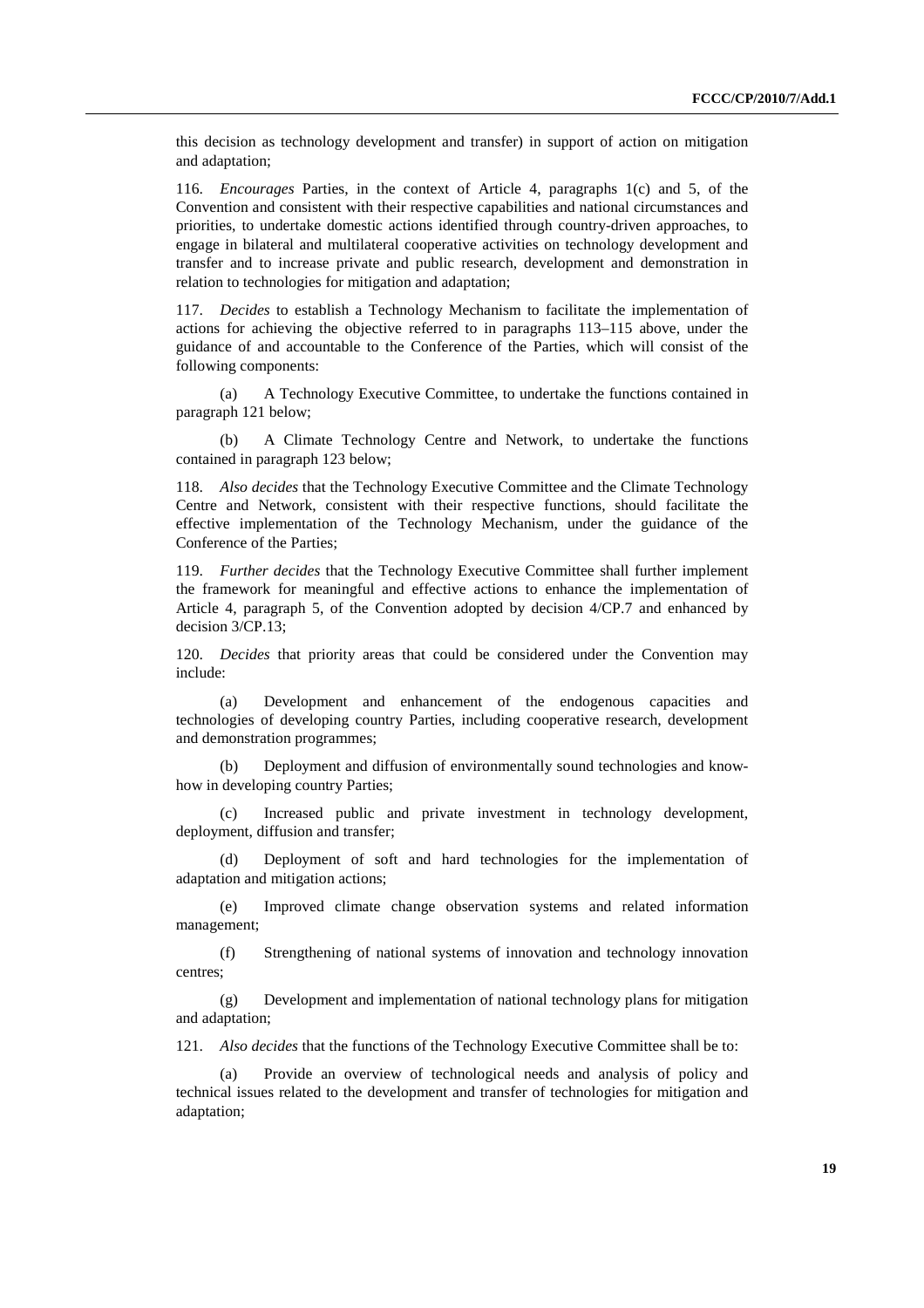(b) Consider and recommend actions to promote technology development and transfer, in order to accelerate action on mitigation and adaptation;

 (c) Recommend guidance on policies and programme priorities related to technology development and transfer with special consideration given to the least developed country Parties;

 (d) Promote and facilitate collaboration on the development and transfer of technologies for mitigation and adaptation between governments, the private sector, nonprofit organizations and academic and research communities;

 (e) Recommend actions to address the barriers to technology development and transfer in order to enable enhanced action on mitigation and adaptation;

 (f) Seek cooperation with relevant international technology initiatives, stakeholders and organizations, and promote coherence and cooperation across technology activities, including activities under and outside of the Convention;

 (g) Catalyse the development and use of technology road maps or action plans at the international, regional and national levels through cooperation between relevant stakeholders, particularly governments and relevant organizations or bodies, including the development of best practice guidelines as facilitative tools for action on mitigation and adaptation;

122. *Further decides* that the Technology Executive Committee shall have the mandate and composition as contained in appendix IV to this decision;

123. *Decides* that the Climate Technology Centre shall facilitate a network of national, regional, sectoral and international technology networks, organizations and initiatives with a view to engaging the participants of the Network effectively in the following functions:

(a) At the request of a developing country Party:

(i) Providing advice and support related to the identification of technology needs and the implementation of environmentally sound technologies, practices and processes;

(ii) Facilitating the provision of information, training and support for programmes to build or strengthen capacity of developing countries to identify technology options, make technology choices and operate, maintain and adapt technology;

(iii) Facilitating prompt action on the deployment of existing technology in developing country Parties based on identified needs;

 (b) Stimulating and encouraging, through collaboration with the private sector, public institutions, academia and research institutions, the development and transfer of existing and emerging environmentally sound technologies, as well as opportunities for North–South, South–South and triangular technology cooperation;

 (c) Facilitating a network of national, regional, sectoral and international technology centres, networks, organization and initiatives with a view to:

(i) Enhancing cooperation with national, regional and international technology centres and relevant national institutions;

(ii) Facilitating international partnerships among public and private stakeholders to accelerate the innovation and diffusion of environmentally sound technologies to developing country Parties;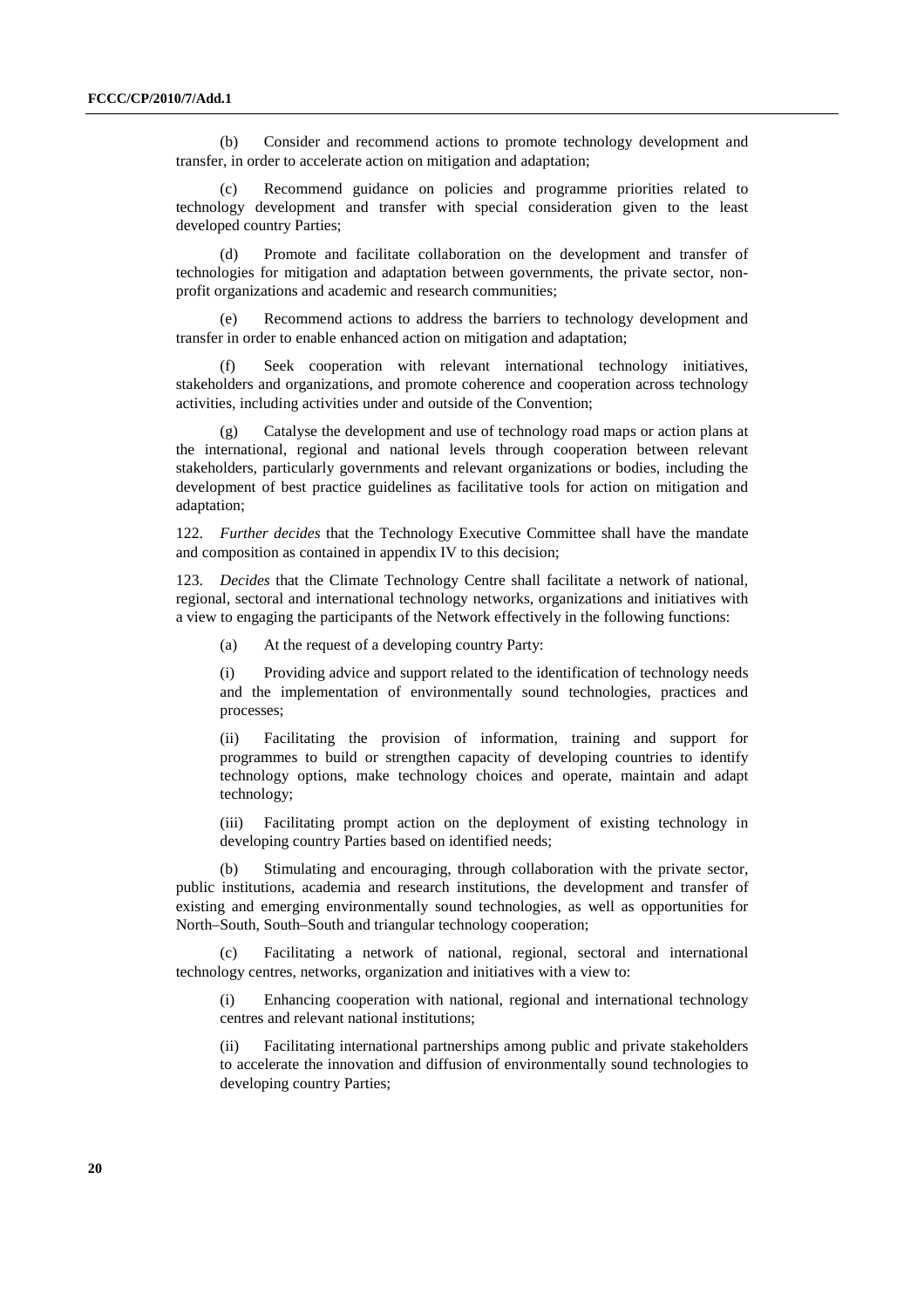(iii) Providing, at the request of a developing country Party, in-country technical assistance and training to support identified technology actions in developing country Parties;

(iv) Stimulating the establishment of twinning centre arrangements to promote North–South, South–South and triangular partnerships, with a view to encouraging cooperative research and development;

(v) Identifying, disseminating and assisting with developing analytical tools, policies and best practices for country-driven planning to support the dissemination of environmentally sound technologies;

 (d) Performing other such activities as may be necessary to carry out its functions;

124. *Also decides* to terminate the mandate of the Expert Group on Technology Transfer at the conclusion of the sixteenth session of the Conference of the Parties;

125. *Further decides* that the Technology Executive Committee shall convene its first meeting as soon as practicable following the election of its members and shall elaborate its modalities and procedures taking into account the need to achieve coherence and maintain interactions with other relevant institutional arrangements under and outside of the Convention, for consideration by the Conference of the Parties at its seventeenth session;

126. *Decides* that the Technology Executive Committee and the Climate Technology Centre and Network shall report, on an interim basis<sup>9</sup> and without prejudice to the relationship between the Technology Executive Committee and the Climate Technology Centre and Network as referred to in paragraph 128 (a) below to the Conference of the Parties, through the subsidiary bodies, on their respective activities and the performance of their respective functions;

127. *Also decides* that the Climate Technology Centre and Network and the Technology Executive Committee shall relate so as to promote coherence and synergy;

#### **Work programme for the Ad Hoc Working Group on Long-term Cooperative Action under the Convention in 2011 on technology development and transfer**

128. *Underlines* the importance of continued dialogue among Parties in 2011 through the Ad Hoc Working Group on Long-term Cooperative Action under the Convention, including on the following matters, with a view to the Conference of the Parties taking a decision at its seventeenth session, in order to make the Technology Mechanism fully operational in 2012:

 (a) The relationship between the Technology Executive Committee and the Climate Technology Centre and Network, and their reporting lines;

The governance structure of and terms of reference for the Climate Technology Centre and Network and how the Climate Technology Centre will relate to the Network, drawing upon the results of the workshop referred to in paragraph 129 below;

The procedure for calls for proposals and the criteria to be used to evaluate and select the host of the Climate Technology Centre and Network;

 (d) The potential links between the Technology Mechanism and the financial mechanism;

 (e) Consideration of additional functions for the Technology Executive Committee and the Climate Technology Centre and Network;

 <sup>9</sup>  $9$  Until there is a decision on the issues contained in paragraph 128 (a) below.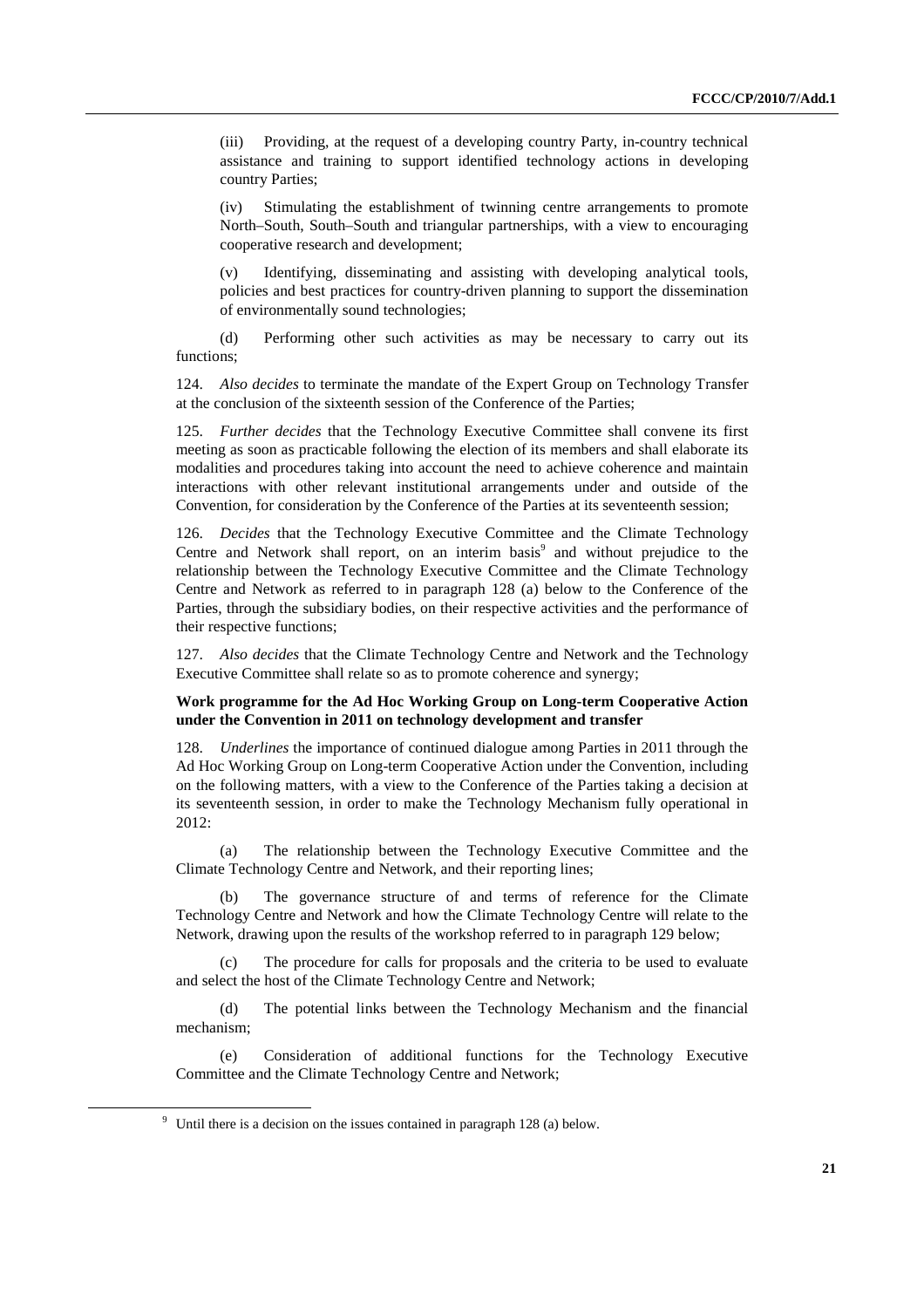129. *Requests* the Ad Hoc Working Group on Long-term Cooperative Action under the Convention to convene an expert workshop, in conjunction with one of its sessions in 2011, on the matters contained in paragraph 128 above, drawing upon the preliminary work undertaken by the Expert Group on Technology Transfer, and to report on the results of this workshop at that session;

### **C. Capacity-building**

*Reaffirming* that capacity-building is essential to enable developing country Parties to participate fully in addressing the challenges of climate change, and to implement effectively their commitments under the Convention,

*Recalling* the provisions related to capacity-building for developing country Parties contained in relevant decisions adopted by the Conference of the Parties, especially decision 2/CP.7,

*Taking into account* that the scope of capacity-building and related needs as contained in the annex to decision 2/CP.7 and the key factors identified in decision 2/CP.10 remain valid,

*Acknowledging* that capacity-building is cross-cutting in nature and an integral part of enhanced action on mitigation, adaptation, technology development and transfer, and access to financial resources,

*Also acknowledging* that, in addition, there may be specific capacity-building activities that require support to enable developing countries to undertake the enhanced implementation of the Convention,

*Reaffirming* that capacity-building should be a continuous, progressive and iterative process that is participatory, country-driven and consistent with national priorities and circumstances,

130. *Decides* that capacity-building support to developing country Parties should be enhanced with a view to strengthening endogenous capacities at the subnational, national or regional levels, as appropriate, taking into account gender aspects, to contribute to the achievement of the full, effective and sustained implementation of the Convention, by, inter alia:

 (a) Strengthening relevant institutions at various levels, including focal points and national coordinating bodies and organizations;

 (b) Strengthening networks for the generation, sharing and management of information and knowledge, including through North–South, South–South and triangular cooperation;

 (c) Strengthening climate change communication, education, training and public awareness at all levels;

 (d) Strengthening integrated approaches and the participation of various stakeholders in relevant social, economic and environmental policies and actions;

Supporting existing and emerging capacity-building needs identified in the areas of mitigation, adaptation, technology development and transfer, and access to financial resources;

131. *Also decides* that financial resources for enhanced action on capacity-building in developing country Parties should be provided by Parties included in Annex II to the Convention and other Parties in a position to do so through the current and any future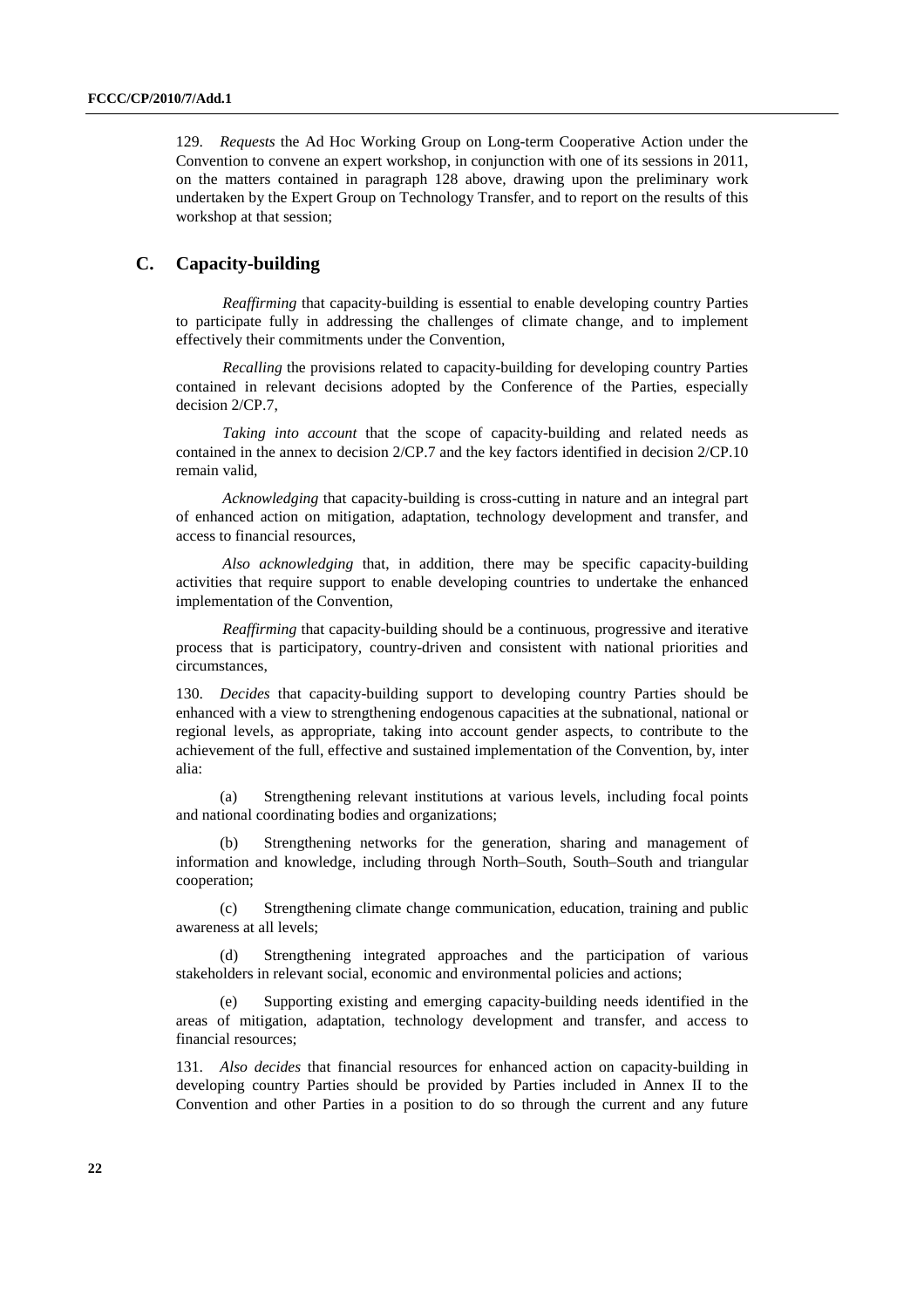operating entities of the financial mechanism, as well as through various bilateral, regional and other multilateral channels, as appropriate;

132. *Encourages* developed country Parties to continue to report through their national communications, in accordance with the "Guidelines for the preparation of national communications by Parties included in Annex I to the Convention, Part II: UNFCCC reporting guidelines on national communications", on the support they have provided for capacity-building in developing country Parties;

133. *Invites* developed country Parties in a position to do so to provide information, through annual submissions to the secretariat and other appropriate channels, on the support they have provided for capacity-building in developing country Parties;

134. *Encourages* developing country Parties to continue to report through their national communications, in accordance with the "Guidelines for the preparation of national communications from Parties not included in Annex I to the Convention", on progress made in enhancing their capacity to address climate change, including on the use of the support received;

135. *Invites* developing country Parties in a position to do so to provide information, through annual submissions to the secretariat and other appropriate channels, on progress made in enhancing their capacity to address climate change, including on the use of the support received;

136. *Requests* the Ad Hoc Working Group on Long-term Cooperative Action under the Convention to consider ways to further enhance the monitoring and review of the effectiveness of capacity-building, for consideration by the Conference of the Parties at its seventeenth session;

137. *Also requests* the Ad Hoc Working Group on Long-term Cooperative Action under the Convention to further elaborate the modalities regarding institutional arrangements for capacity-building, for consideration by the Conference of the Parties at its seventeenth session;

## **V. Review**

138. *Decides* to periodically review the adequacy of the long-term global goal referred to in paragraph 4 above, in the light of the ultimate objective of the Convention, and overall progress towards achieving it, in accordance with the relevant principles and provisions of the Convention;

139. Also decides that:

 (a) This review should be guided by the principles of equity, and common but differentiated responsibilities and respective capabilities and take into account, inter alia:

(i) The best available scientific knowledge, including the assessment reports of the Intergovernmental Panel on Climate Change;

(ii) Observed impacts of climate change;

(iii) An assessment of the overall aggregated effect of the steps taken by Parties in order to achieve the ultimate objective of the Convention;

(iv) Consideration of strengthening the long-term global goal, referencing various matters presented by the science, including in relation to temperature rises of 1.5  $^{\circ}C$ ;

(b) The first review should start in 2013 and should be concluded by 2015;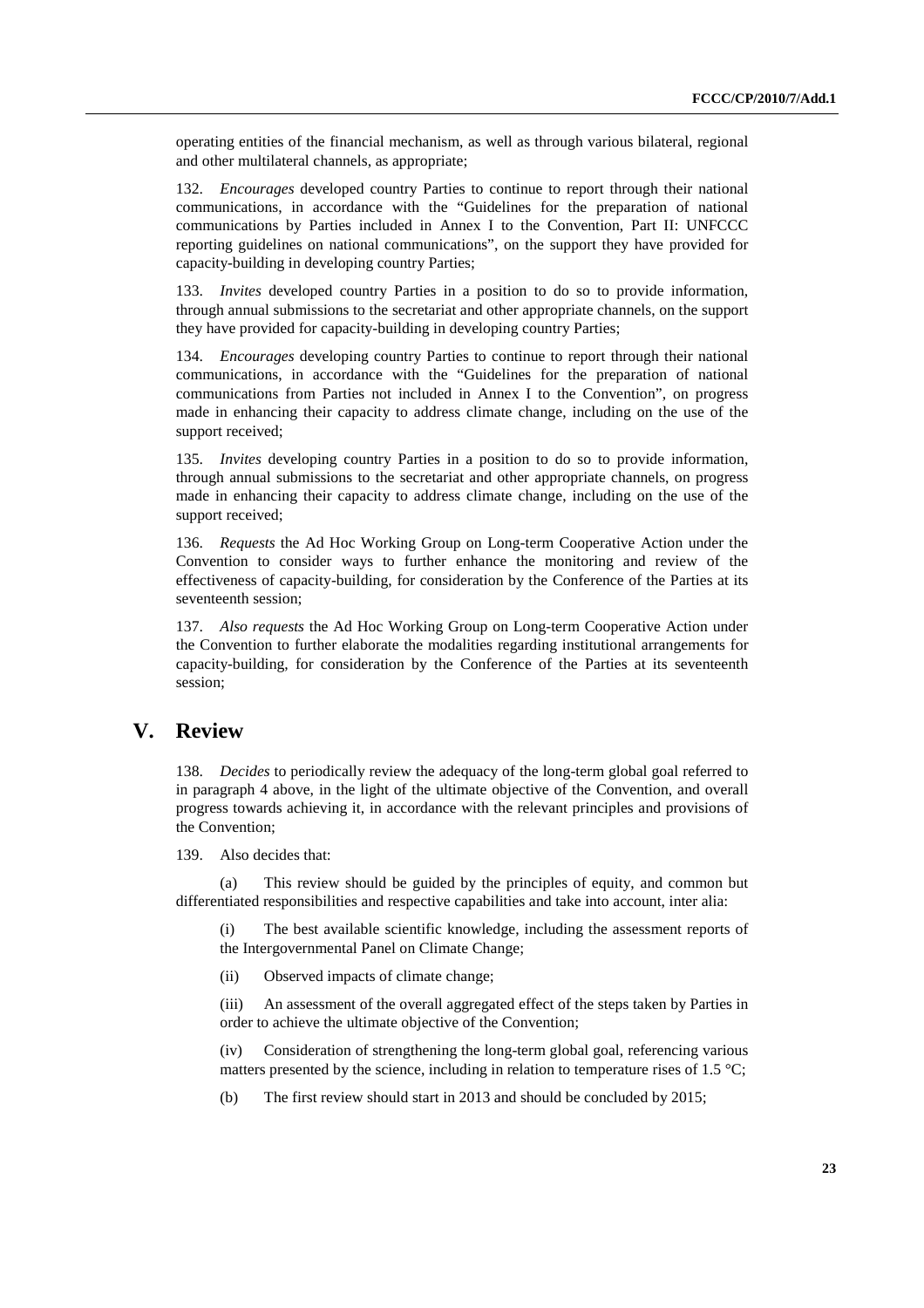(c) The Conference of the Parties shall take appropriate action based on the review;

140. *Requests* the Ad Hoc Working Group on Long-term Cooperative Action under the Convention to further define the scope of this review and develop its modalities, including the required inputs, with a view to their adoption by the Conference of the Parties at its seventeenth session;

### **VI. Other matters**

**Parties included in Annex I to the Convention undergoing the process of transition to a market economy** 

*Recalling* Article 4, paragraph 6, of the Convention and relevant decisions of the Conference of the Parties, especially decisions 3/CP.7 and 3/CP.13 relating to Parties included in Annex I to the Convention undergoing the process of transition to a market economy,

*Noting* that Parties included in Annex I to the Convention undergoing the process of transition to a market economy are not included in Annex II to the Convention and as such are not subject to the provisions of Article 4, paragraphs 3 and 4, of the Convention,

*Recalling* that Article 4, paragraph 6, of the Convention provides that a certain degree of flexibility shall be allowed by the Conference of the Parties to Parties included in Annex I to the Convention undergoing the process of transition to a market economy,

*Taking note* of the submissions from Parties contained in document FCCC/AWGLCA/2010/MISC.6/Add.2,

141. *Requests* the Ad Hoc Working Group on Long-term Cooperative Action under the Convention to continue consideration of these issues with a view to promoting access by Parties included in Annex I to the Convention undergoing the process of transition to a market economy to technology, capacity-building and finance in order to enhance their ability to develop low-emission economies;

#### **Parties included in Annex I to the Convention whose special circumstances are recognized by the Conference of the Parties**

*Recalling* decision 26/CP.7 that amended the list in Annex II to the Convention by deleting the name of Turkey,

*Recalling* decision 26/CP.7 that invited Parties to recognize the special circumstances of Turkey, which place Turkey in a situation different from that of other Parties included in Annex I to the Convention,

*Recognizing* that Turkey is in a situation different from that of other Parties included in Annex I to the Convention,

*Noting* that Turkey is not included in Annex II to the Convention and as such is not subject to the commitments of Article 4, paragraphs 3–5, of the Convention and that Turkey is eligible for support under Article 4, paragraph 5, of the Convention,

*Taking note* of the submission from Turkey contained in document FCCC/AWGLCA/2010/MISC.8,

142. *Requests* the Ad Hoc Working Group on Long-term Cooperative Action under the Convention to continue consideration of these issues with a view to promoting access by Turkey to finance, technology and capacity-building in order to enhance its ability to better implement the Convention;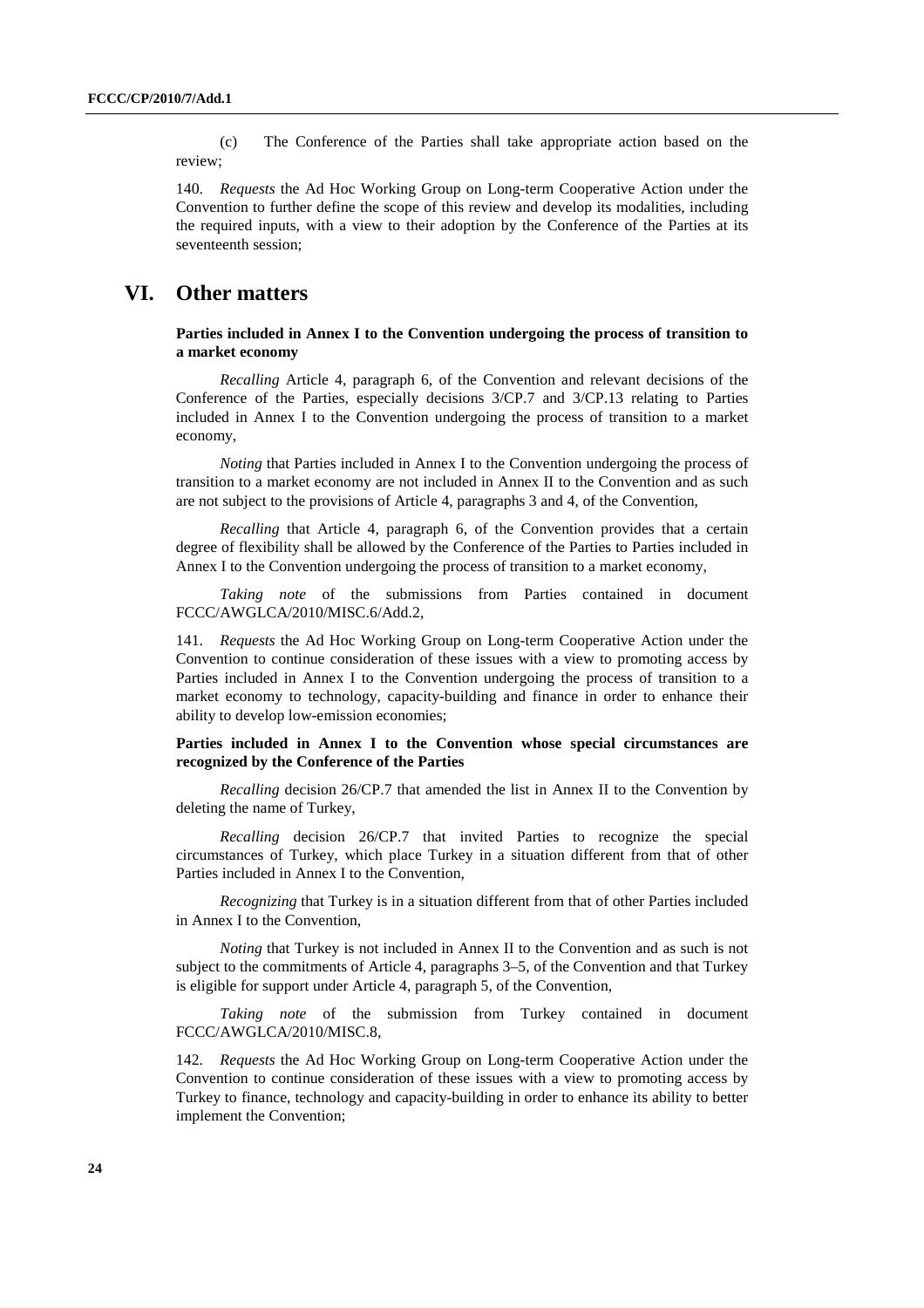# **VII. Extension of the Ad Hoc Working Group on Long-term Cooperative Action under the Convention**

143. *Decides* to extend the Ad Hoc Working Group on Long-term Cooperative Action under the Convention for one year, in order for it to continue its work with a view to carrying out the undertakings contained in this decision and present the results to the Conference of the Parties for consideration at its seventeenth session;

144. *Requests* the Ad Hoc Working Group on Long-term Cooperative Action under the Convention to continue its work drawing on the documents under its consideration;

145. *Also requests* the Ad Hoc Working Group on Long-term Cooperative Action under the Convention to continue discussing legal options with the aim of completing an agreed outcome based on decision 1/CP.13 (Bali Action Plan), the work done at the sixteenth session of the Conference of the Parties and proposals made by Parties under Article 17 of the Convention;

146. *Further requests* the secretariat to make the necessary arrangements in accordance with any guidance from the Bureau of the Conference of the Parties;

147. *Mandates* the host country of the next session of the Conference of the Parties to undertake inclusive and transparent consultations in order to facilitate the work towards the success of that session.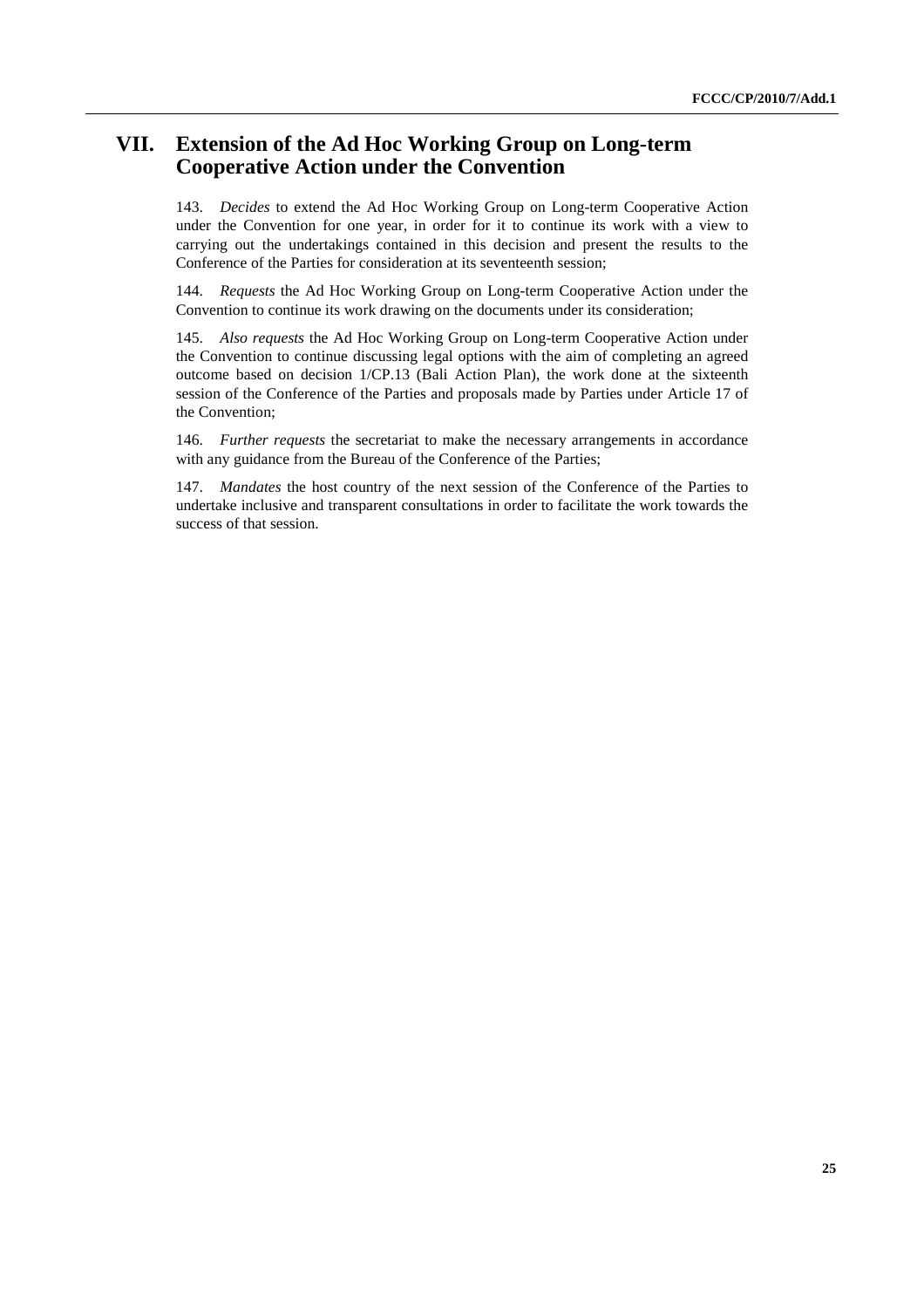# **Appendix I**

**Guidance and safeguards for policy approaches and positive incentives on issues relating to reducing emissions from deforestation and forest degradation in developing countries; and the role of conservation, sustainable management of forests and enhancement of forest carbon stocks in developing countries** 

1. The activities referred to in paragraph 70 of this decision should:

 (a) Contribute to the achievement of the objective set out in Article 2 of the Convention;

 (b) Contribute to the fulfilment of the commitments set out in Article 4, paragraph 3, of the Convention;

(c) Be country-driven and be considered options available to Parties;

 (d) Be consistent with the objective of environmental integrity and take into account the multiple functions of forests and other ecosystems;

 (e) Be undertaken in accordance with national development priorities, objectives and circumstances and capabilities and should respect sovereignty;

(f) Be consistent with Parties' national sustainable development needs and goals;

 (g) Be implemented in the context of sustainable development and reducing poverty, while responding to climate change;

(h) Be consistent with the adaptation needs of the country;

 (i) Be supported by adequate and predictable financial and technology support, including support for capacity-building;

(j) Be results-based;

(k) Promote sustainable management of forests;

2. When undertaking the activities referred to in paragraph 70 of this decision, the following safeguards should be promoted and supported:

 (a) That actions complement or are consistent with the objectives of national forest programmes and relevant international conventions and agreements;

 (b) Transparent and effective national forest governance structures, taking into account national legislation and sovereignty;

 (c) Respect for the knowledge and rights of indigenous peoples and members of local communities, by taking into account relevant international obligations, national circumstances and laws, and noting that the United Nations General Assembly has adopted the United Nations Declaration on the Rights of Indigenous Peoples;

The full and effective participation of relevant stakeholders, in particular indigenous peoples and local communities, in the actions referred to in paragraphs 70 and 72 of this decision;

 (e) That actions are consistent with the conservation of natural forests and biological diversity, ensuring that the actions referred to in paragraph 70 of this decision are not used for the conversion of natural forests, but are instead used to incentivize the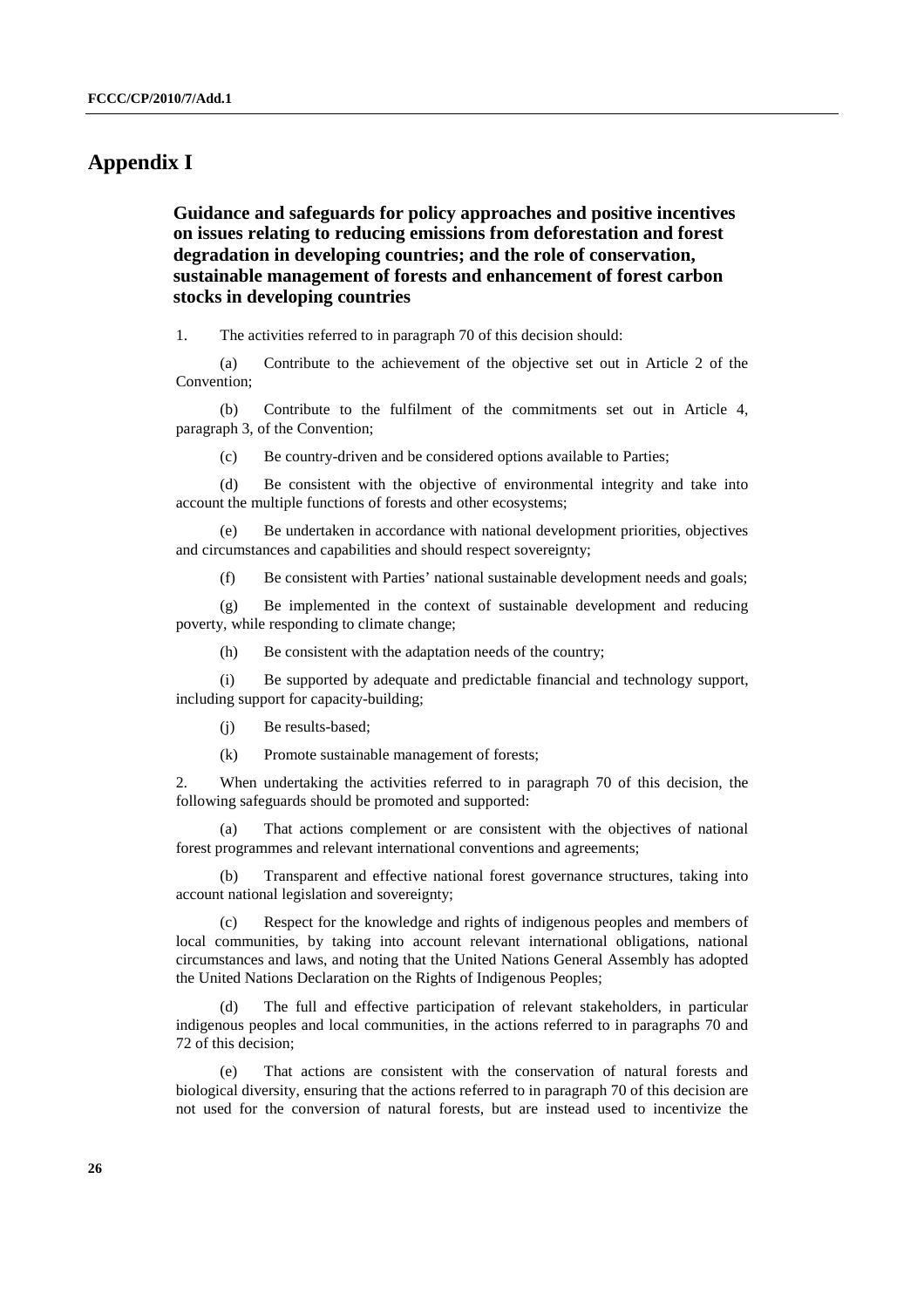protection and conservation of natural forests and their ecosystem services, and to enhance other social and environmental benefits;<sup>1</sup>

- (f) Actions to address the risks of reversals;
- (g) Actions to reduce displacement of emissions.

<sup>&</sup>lt;u>1</u>  $1$  Taking into account the need for sustainable livelihoods of indigenous peoples and local communities and their interdependence on forests in most countries, reflected in the United Nations Declaration on the Rights of Indigenous Peoples, as well as the International Mother Earth Day.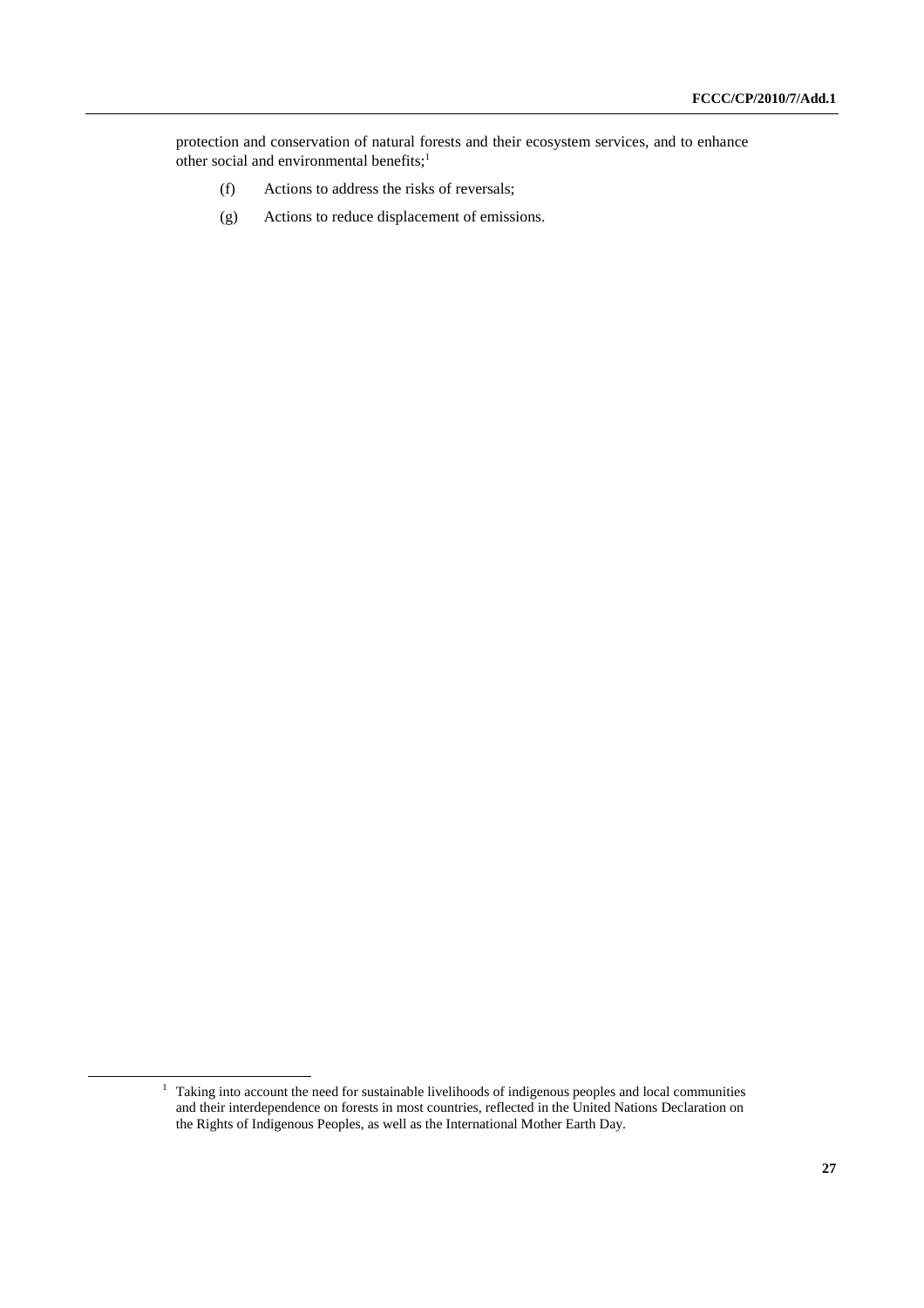# **Appendix II**

**Work programme of the Subsidiary Body for Scientific and Technological Advice on policy approaches and positive incentives on issues relating to reducing emissions from deforestation and forest degradation in developing countries; and the role of conservation, sustainable management of forests and enhancement of forest carbon stocks in developing countries** 

 In the development of its work programme, the Subsidiary Body for Scientific and Technological Advice is requested to:

 (a) Identify land use, land-use change and forestry activities in developing countries, in particular those that are linked to the drivers of deforestation and forest degradation, identify the associated methodological issues to estimate emissions and removals resulting from these activities, and assess the potential contribution of these activities to the mitigation of climate change, and report on the findings and outcomes of this work to the Conference of the Parties (COP) at its eighteenth session on the outcomes of the work referred to in this paragraph;

 (b) Develop modalities relating to paragraphs 71 (b) and (c) and guidance relating to paragraph 71 (d) of this decision, for consideration by the COP at its seventeenth session;

 (c) Develop, as necessary, modalities for measuring, reporting and verifying anthropogenic forest-related emissions by sources and removals by sinks, forest carbon stocks, and forest carbon stock and forest-area changes resulting from the implementation of the activities referred to in paragraph 70 of this decision, consistent with any guidance on measuring, reporting and verifying nationally appropriate mitigation actions by developing country Parties agreed by the COP, taking into account methodological guidance in accordance with decision 4/CP.15, for consideration by the COP at its seventeenth session.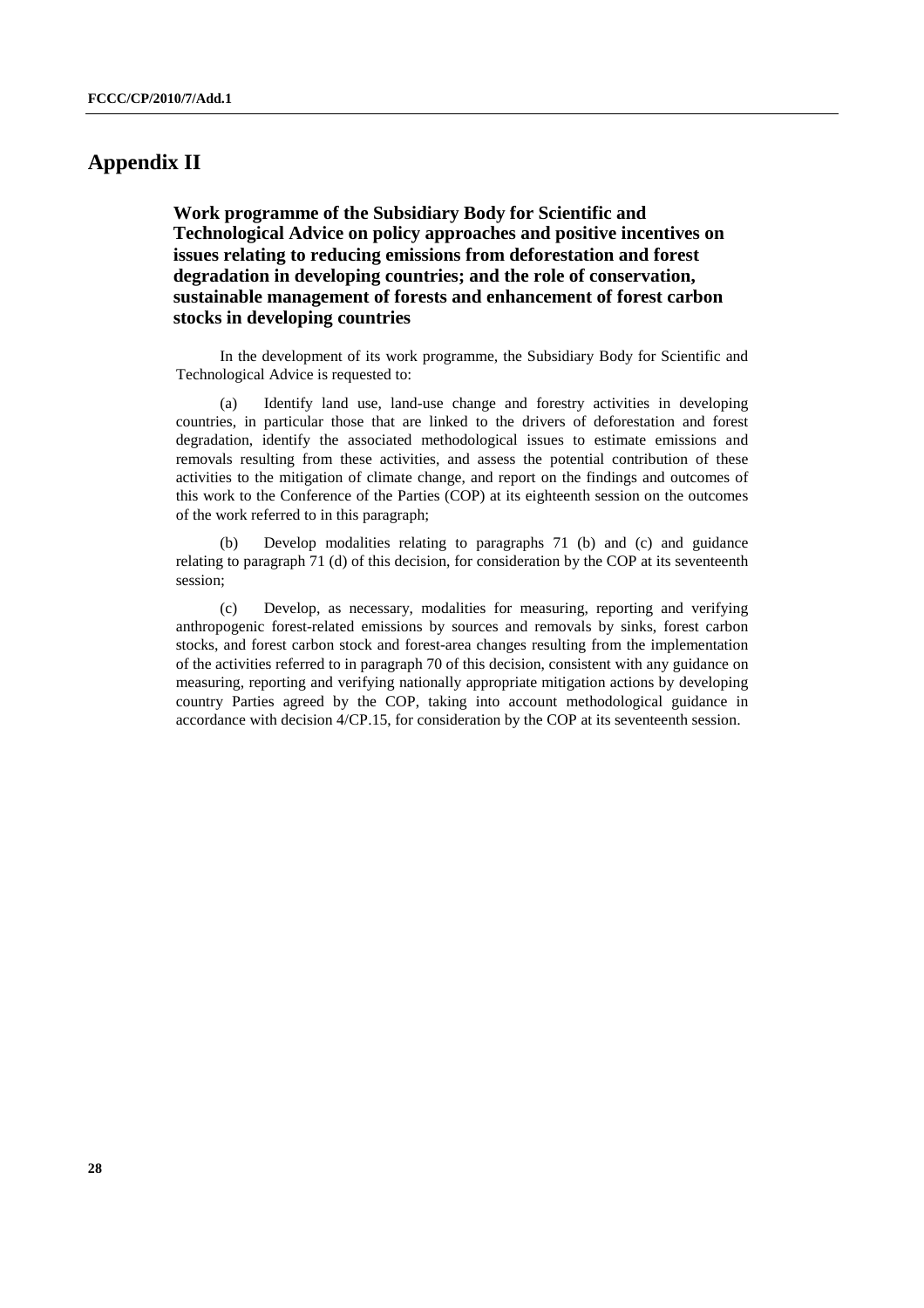# **Appendix III**

### **Terms of reference for the design of the Green Climate Fund**

1. The Transitional Committee shall develop and recommend to the Conference of the Parties for its approval at its seventeenth session operational documents that address, inter alia:

 (a) The legal and institutional arrangements for the establishment and operationalization of the Green Climate Fund;

 (b) The rules of procedure of the Green Climate Fund Board and other governance issues related to the Board;

 (c) Methods to manage the large scale of financial resources from a number of sources and deliver through a variety of financial instruments, funding windows and access modalities, including direct access, with the objective of achieving a balanced allocation between adaptation and mitigation;

(d) The financial instruments that the Fund can use to achieve its priorities;

 (e) Methods to enhance complementarity between the Fund's activities and those of other bilateral, regional and multilateral funding mechanisms and institutions;

The role of the Fund's secretariat and the procedure for selecting and/or establishing the secretariat;

 (g) A mechanism to ensure periodic independent evaluation of the Fund's performance;

 (h) Mechanisms to ensure financial accountability and to evaluate the performance of activities supported by the Fund, in order to ensure the application of environmental and social safeguards as well as internationally accepted fiduciary standards and sound financial management to the Fund's activities;

 (i) Mechanisms to ensure the provision of appropriate expert and technical advice, including from relevant thematic bodies established under the Convention;

(j) Mechanisms to ensure stakeholder input and participation.

2. In the conduct of its work, the Transitional Committee shall:

(a) Convene its first meeting by March 2011;

 (b) Encourage input from all Parties and from relevant international organizations and observers;

(c) Take into account the findings contained in relevant reports.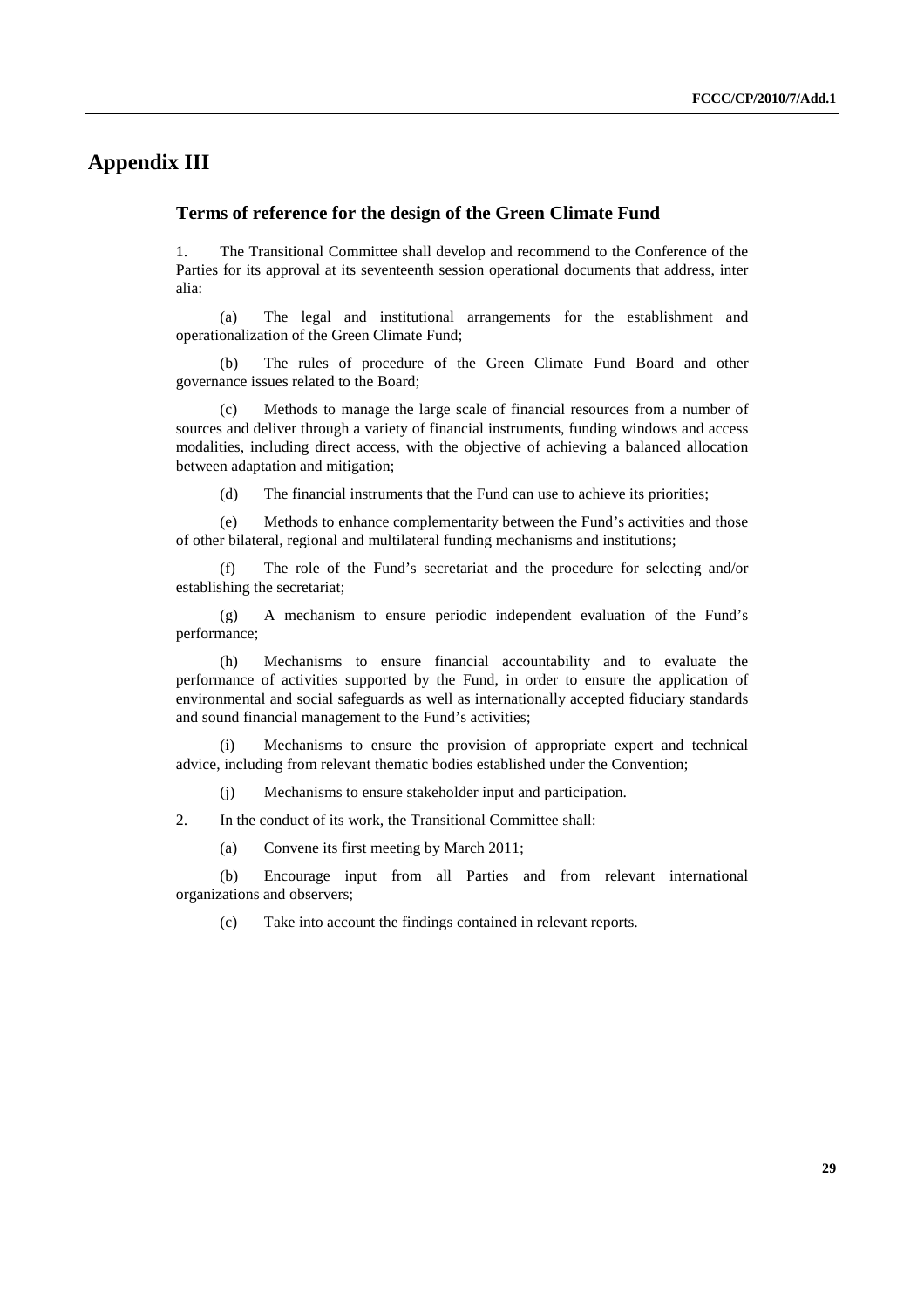# **Appendix IV**

### **Composition and mandate of the Technology Executive Committee**

1. The Technology Executive Committee shall comprise 20 expert members, elected by the Conference of the Parties (COP), serving in their personal capacity and nominated by Parties with the aim of achieving a fair and balanced representation, as follows:

 (a) Nine members from Parties included in Annex I to the Convention (Annex I Parties);

 (b) Three members from each of the three regions of the Parties not included in Annex I to the Convention (non-Annex I Parties), namely Africa, Asia and the Pacific, and Latin America and the Caribbean, one member from a small island developing State and one member from a least developed country Party.

2. Decisions will be taken according to the rule of consensus.

3. Parties are encouraged to nominate senior experts to the Technology Executive Committee, with a view to achieving, within the membership, an appropriate balance of technical, legal, policy, social development and financial expertise relevant to the development and transfer of technology for adaptation and mitigation, taking into account the need to achieve gender balance in accordance with decision 36/CP.7.

4. Members shall serve for a term of two years and shall be eligible to serve a maximum of two consecutive terms of office. The following rules shall apply:

Half of the members shall be elected initially for a term of three years and half of the members shall be elected for a term of two years;

- (b) Thereafter, the COP shall elect every year a member for a term of two years;
- (c) The members shall remain in office until their successors are elected.

5. The Technology Executive Committee shall elect annually a chair and a vice-chair from among its members for a term of one year each, with one being a member from an Annex I Party and the other being a member from a non-Annex I Party. The positions of chair and vice-chair shall alternate annually between a member from an Annex I Party and a member from a non-Annex I Party.

6. If the chair is temporarily unable to fulfil the obligations of the office, the vice-chair shall serve as chair. In the absence of the chair and vice-chair at a particular meeting, any other member designated by the Technology Executive Committee shall temporarily serve as the chair of that meeting.

7. If the chair or vice-chair is unable to complete the term of office, the Technology Executive Committee shall elect a replacement to complete the term of office, taking into account paragraph 5 above.

8. If a member of the Technology Executive Committee resigns or is otherwise unable to complete the assigned term of office or to perform the functions of that office, the Technology Executive Committee may decide, bearing in mind the proximity of the next session of the COP, to appoint another member from the same constituency to replace said member for the remainder of that member's mandate, in which case the appointment shall count as one term.

9. The Technology Executive Committee, in performing its functions, should draw upon outside expertise, including the UNFCCC roster of experts and the Climate